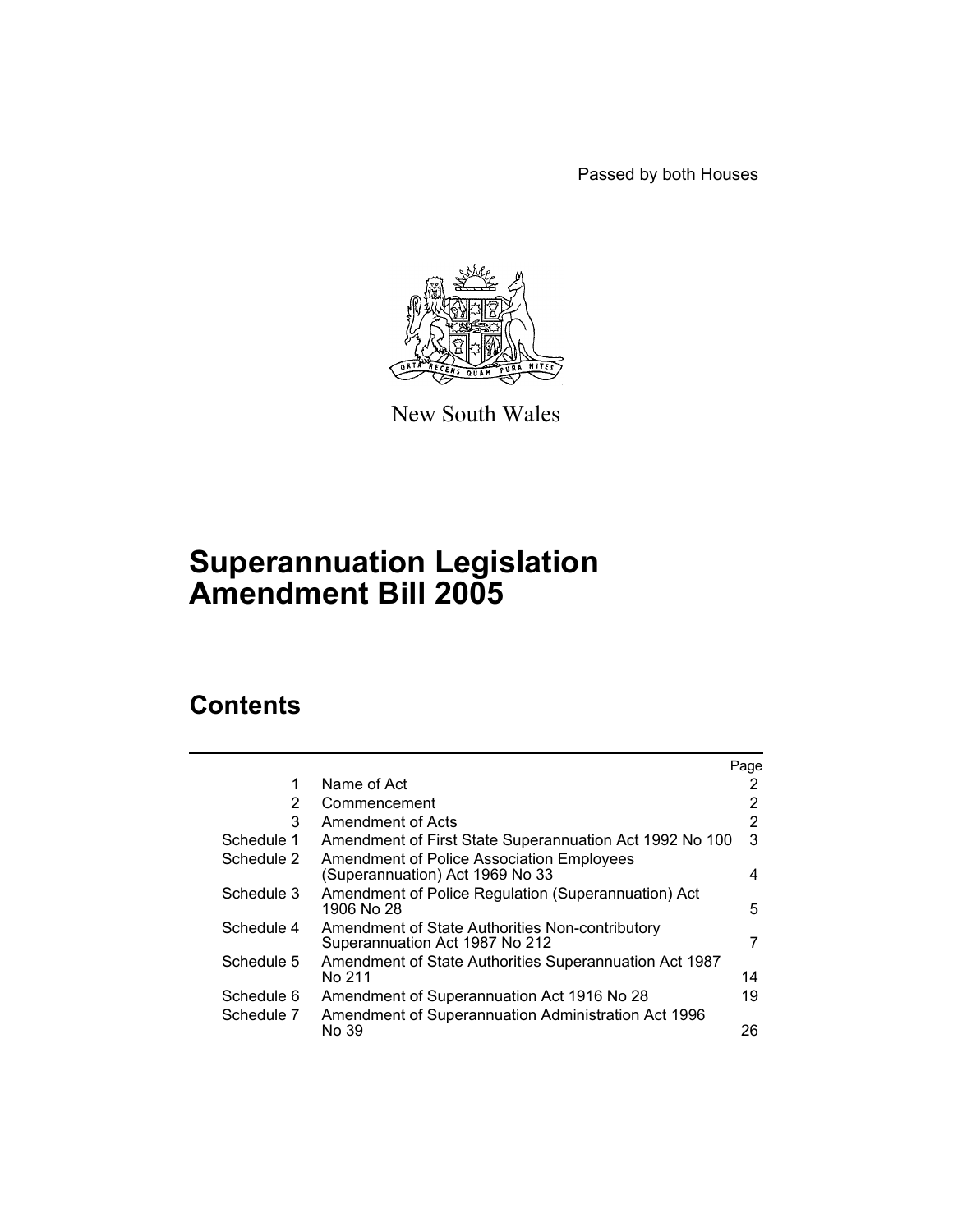*I certify that this PUBLIC BILL, which originated in the LEGISLATIVE ASSEMBLY, has finally passed the LEGISLATIVE COUNCIL and the LEGISLATIVE ASSEMBLY of NEW SOUTH WALES.*

> *Clerk of the Legislative Assembly. Legislative Assembly, Sydney, , 2005*



New South Wales

# **Superannuation Legislation Amendment Bill 2005**

Act No , 2005

An Act to amend various public sector superannuation Acts with respect to police hurt on duty benefits, death benefits, deferral and payment of benefits as a result of Government initiatives, adjustment of employer reserves, payment of Commonwealth co-contributions into public sector superannuation schemes and dispute procedures; and for other purposes.

*I have examined this Bill, and find it to correspond in all respects with the Bill as finally passed by both Houses.*

*Chairman of Committees of the Legislative Assembly.*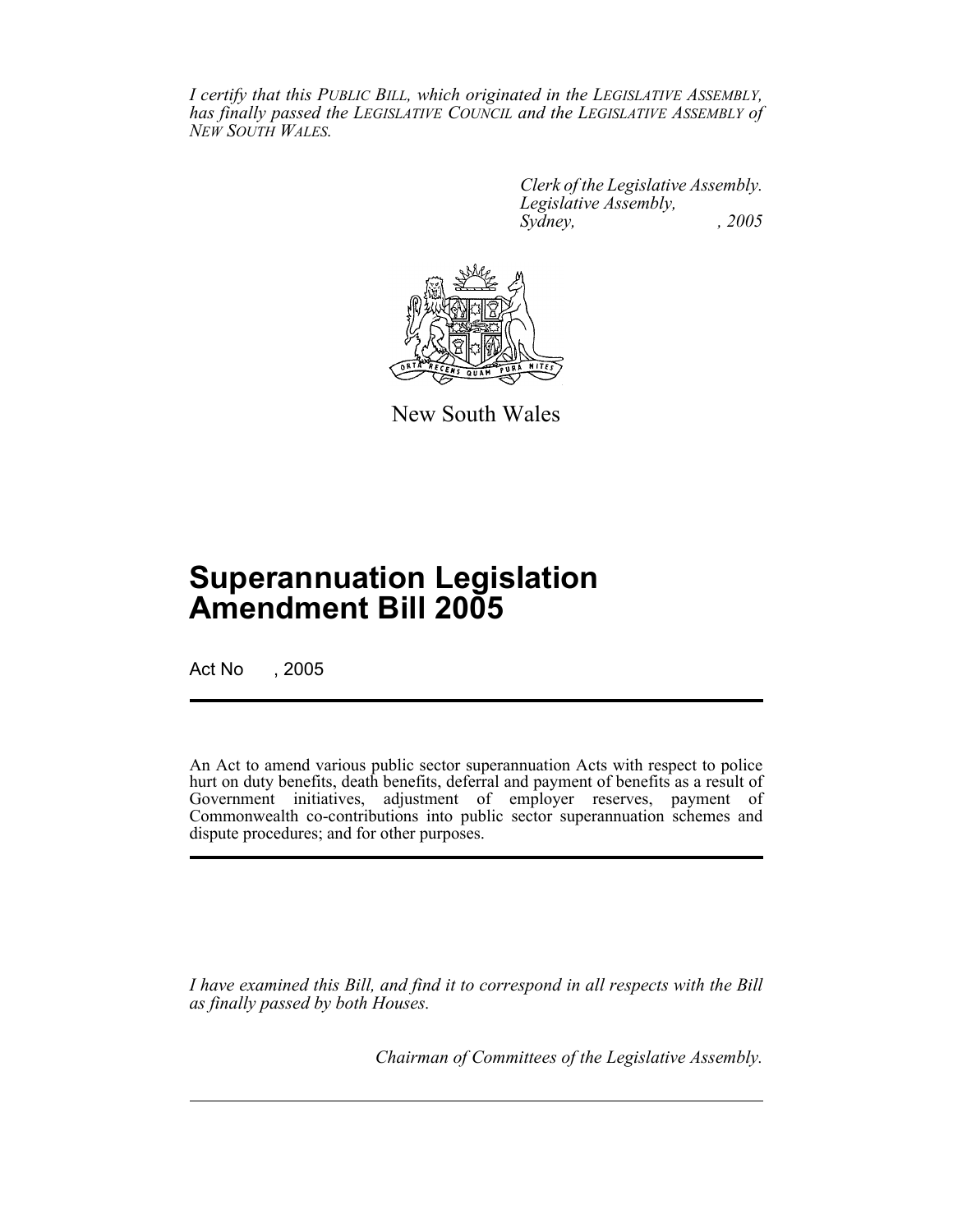## **The Legislature of New South Wales enacts:**

## **1 Name of Act**

This Act is the *Superannuation Legislation Amendment Act 2005*.

## **2 Commencement**

This Act commences on a day or days to be appointed by proclamation.

## **3 Amendment of Acts**

The Acts specified in Schedules 1–7 are amended as set out in those Schedules.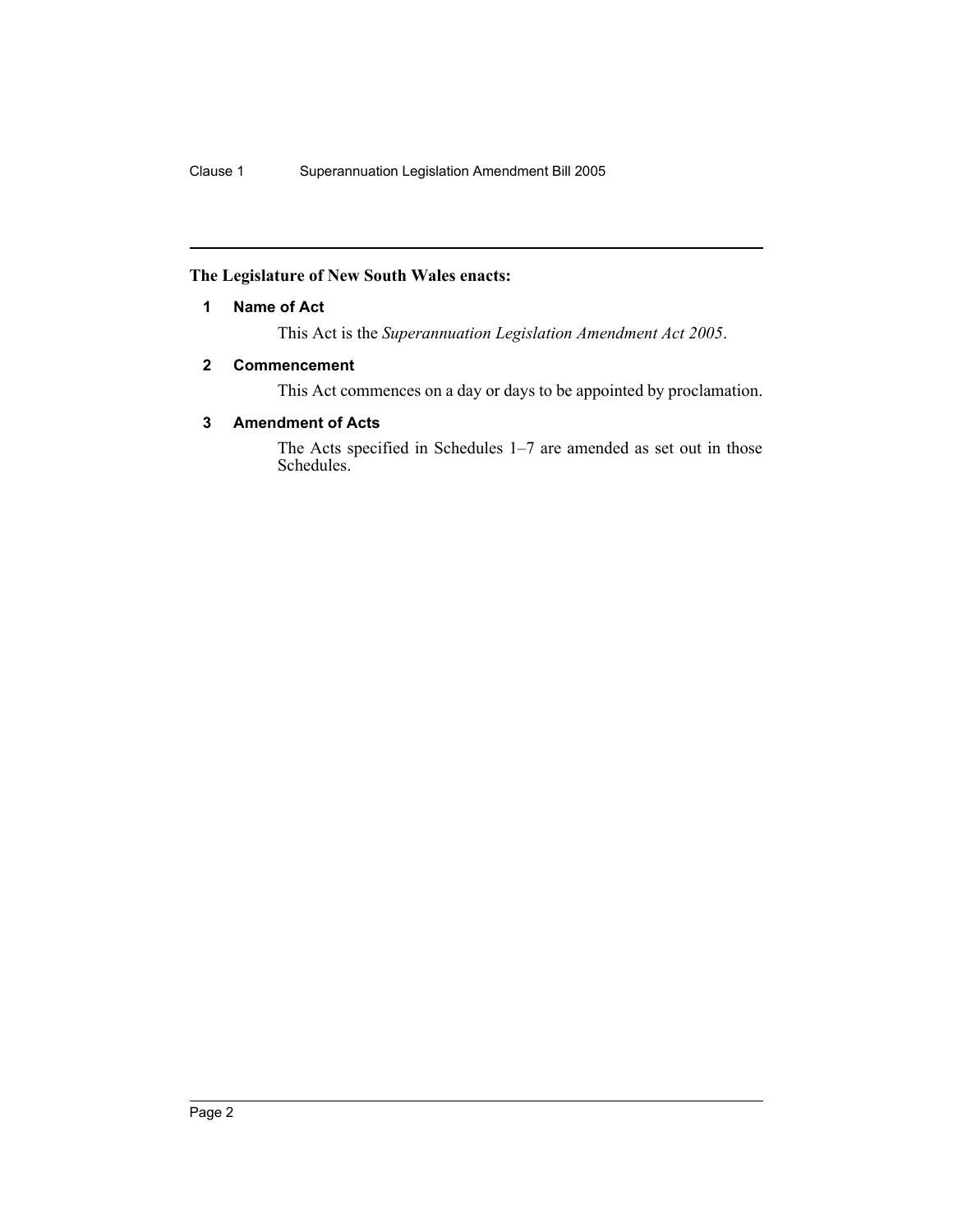Amendment of First State Superannuation Act 1992 No 100 Schedule 1

# **Schedule 1 Amendment of First State Superannuation Act 1992 No 100**

(Section 3)

**Section 14 Other matters that may or may not be included in trust deed**

Insert after section 14 (1) (d):

(d1) the contributions that may be paid on behalf of members who are not employees,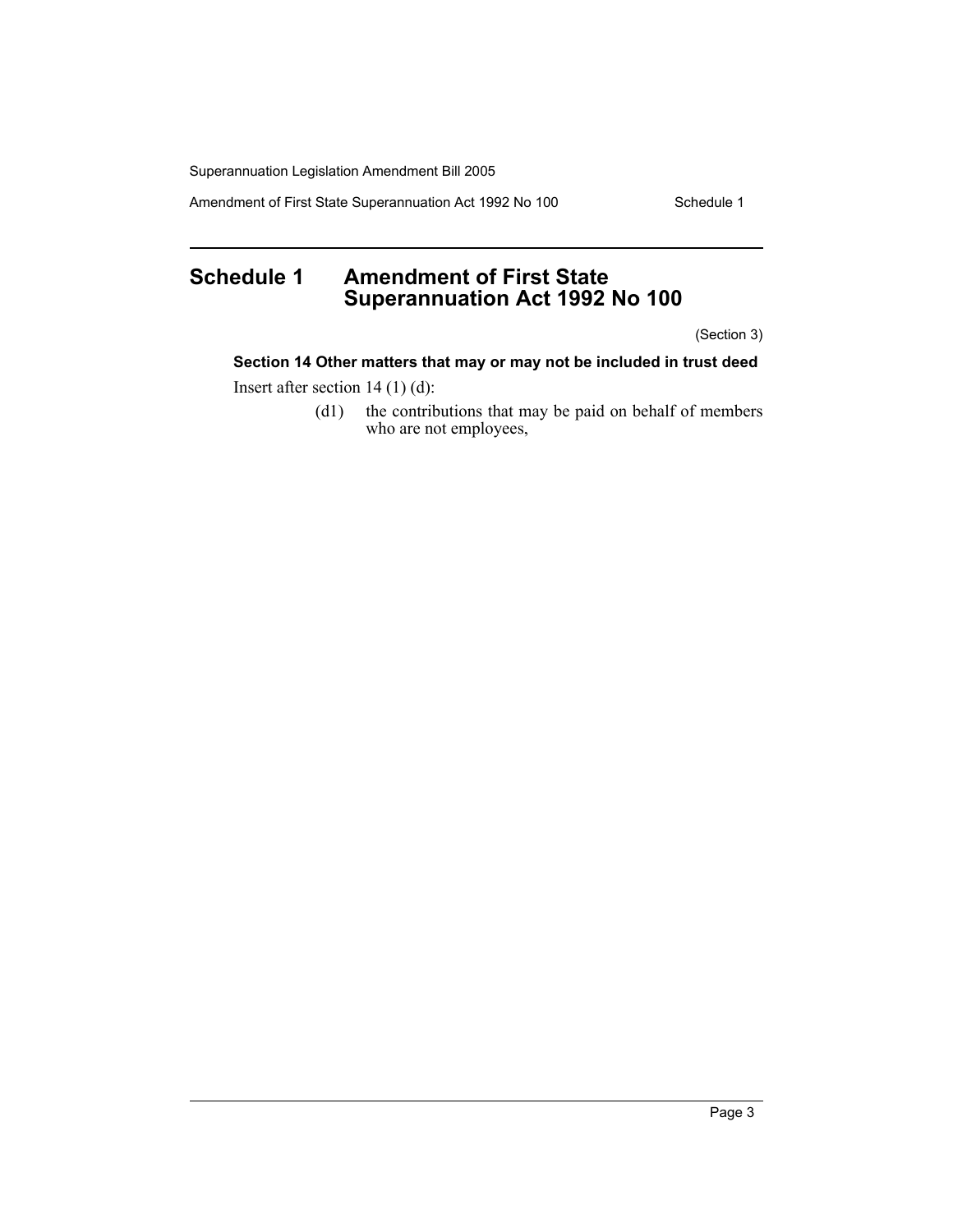Schedule 2 Amendment of Police Association Employees (Superannuation) Act 1969 No 33

# **Schedule 2 Amendment of Police Association Employees (Superannuation) Act 1969 No 33**

(Section 3)

## **[1] Section 2B Salary of office: executive officers**

Insert "under this Act and the *State Authorities Non-contributory Superannuation Act 1987*" after "superannuation" in section 2B (3).

## **[2] Schedule 1 Savings and transitional provisions**

Insert at the end of clause 1 (1):

*Superannuation Legislation Amendment Act 2005*, but only to the extent to which it amends this Act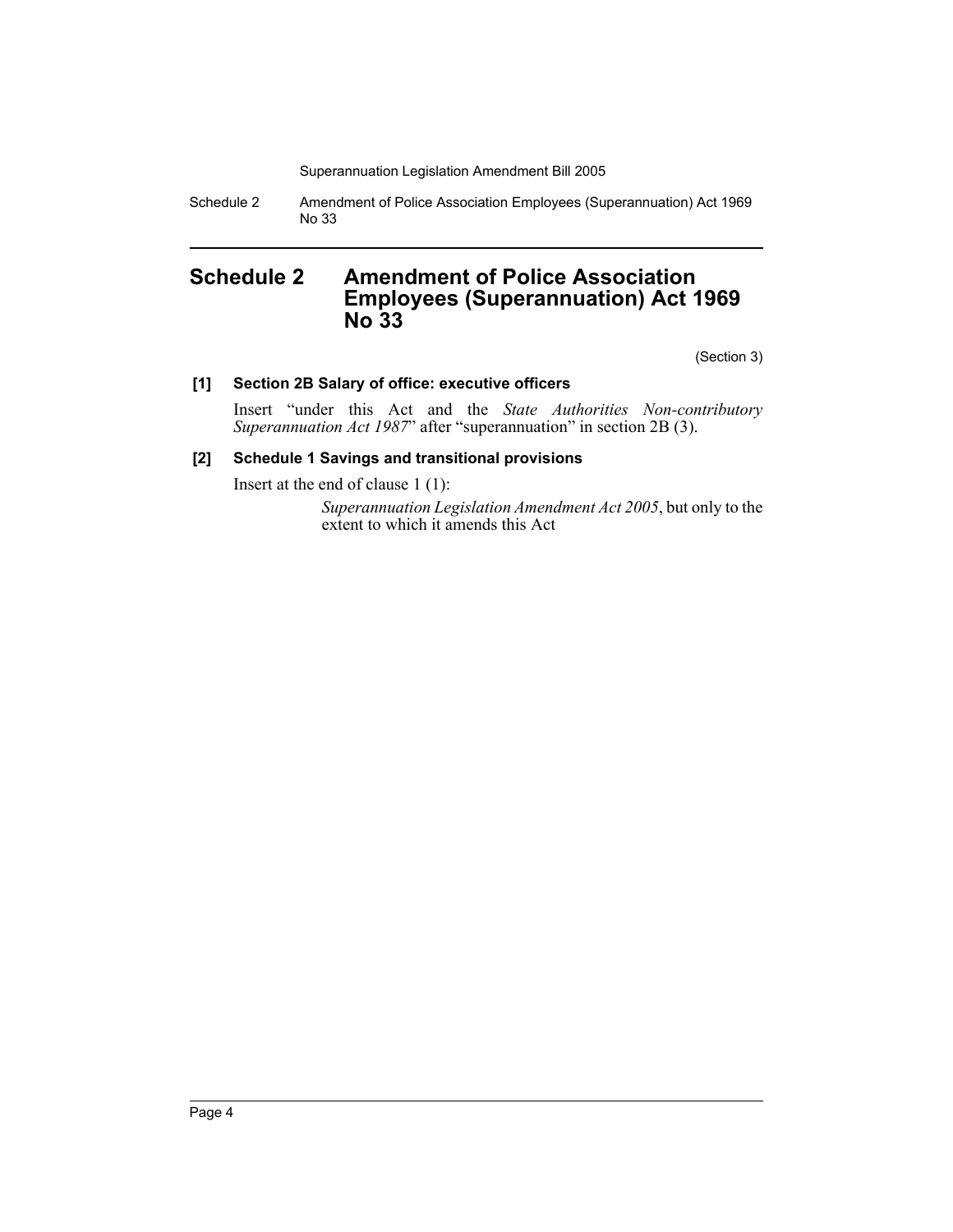Amendment of Police Regulation (Superannuation) Act 1906 No 28 Schedule 3

# **Schedule 3 Amendment of Police Regulation (Superannuation) Act 1906 No 28**

(Section 3)

#### **[1] Section 1AA Salary of office: executive officers**

Insert "under this Act and the *State Authorities Non-contributory Superannuation Act 1987*" after "superannuation" in section 1AA (3).

#### **[2] Section 12D Gratuities to members hurt on duty in respect of loss of limbs, medical expenses etc**

Insert "in respect of an infirmity of body or mind arising out of the same injury to which the claim for the gratuity relates" after "section 10" in section 12D (3) (a).

#### **[3] Section 12D (4)**

Omit "who is not entitled to an annual superannuation allowance under section 10 claims a gratuity under this section, the Commissioner of Police shall, at the request of STC".

Insert instead "claims a gratuity under this section (otherwise than in respect of an injury referred to in subsection (3) (a)), the Commissioner of Police must".

#### **[4] Section 14AAA**

Insert after section 14AA:

#### **14AAA Restoration of death benefit previously reduced to offset contribution tax liabilities**

- (1) STC may, for the purposes of obtaining a deduction from assessable income under section 279D of the *Income Tax Assessment Act 1936* of the Commonwealth, increase a benefit payable or paid under section 9B that has been previously reduced under section 14AA (1).
- (2) The amount of the increase is to be equal to the amount that would be allowable as a deduction from assessable income under section 279D of the *Income Tax Assessment Act 1936* of the Commonwealth in respect of the payment.
- (3) Before making the payment, STC may have regard to actuarial advice as to the amount that would be allowable as a deduction from assessable income under section 279D (2) of the *Income Tax Assessment Act 1936* of the Commonwealth.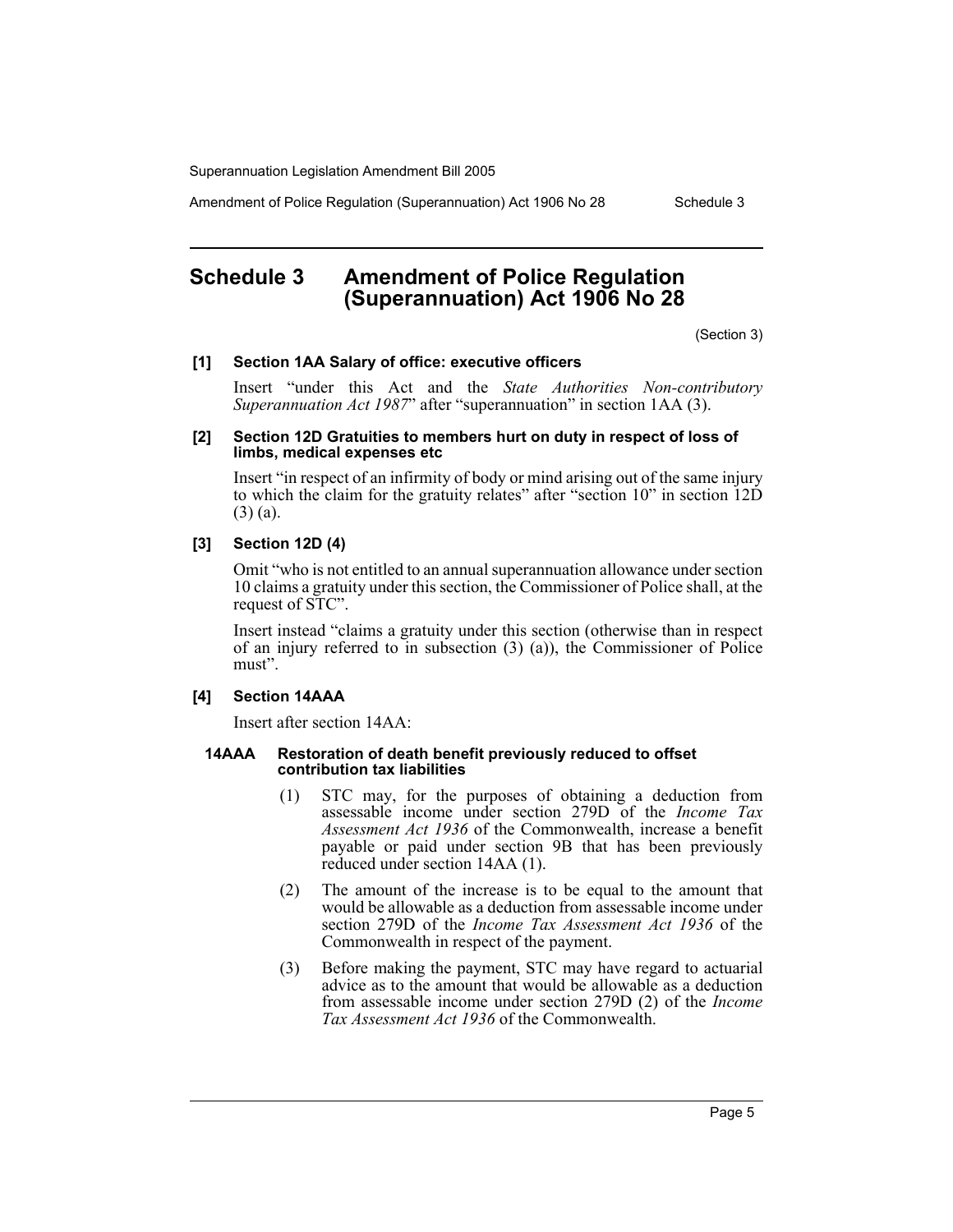Schedule 3 Amendment of Police Regulation (Superannuation) Act 1906 No 28

## **[5] Schedule 6 Savings and transitional provisions**

Insert at the end of clause 1 (1):

*Superannuation Legislation Amendment Act 2005*, but only to the extent to which it amends this Act

# **[6] Schedule 6, Part 8**

Insert after Part 7:

# **Part 8 Superannuation Legislation Amendment Act 2005**

## **26 Hurt on duty benefits**

A gratuity granted under section 12D before the commencement of the amendments made to section 12D (4) by the *Superannuation Legislation Amendment Act 2005* is taken to have been validly granted whether or not the Commissioner of Police made the relevant decision under that subsection at the request of STC.

#### **27 Restoration of death benefit previously reduced**

- (1) Section 14AAA, as inserted by the *Superannuation Legislation Amendment Act 2005*, applies to a benefit reduced, but not paid, before the commencement of that section.
- (2) Section 14AAA, as inserted by the *Superannuation Legislation Amendment Act 2005*, does not apply to a benefit paid before the commencement of that section.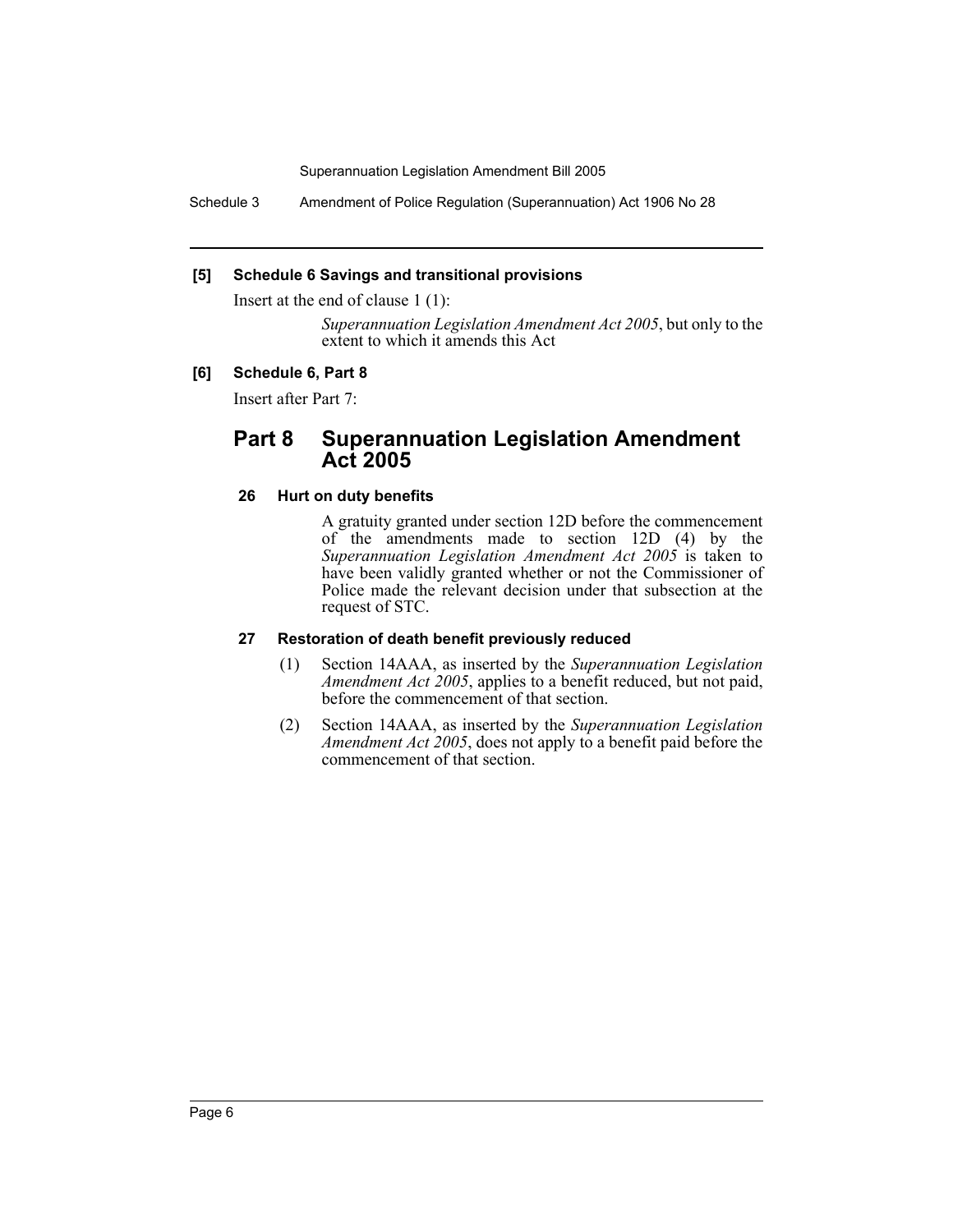Amendment of State Authorities Non-contributory Superannuation Act 1987 No 212 Schedule 4

# **Schedule 4 Amendment of State Authorities Non-contributory Superannuation Act 1987 No 212**

(Section 3)

## **[1] Section 3 Definitions**

Insert in alphabetical order in section 3 (1):

*Commonwealth co-contribution* means a co-contribution made by the Commissioner of Taxation under the *Superannuation (Government Co-contribution for Low Income Earners) Act 2003* of the Commonwealth.

*Commonwealth co-contribution account* means an account established and maintained under section 10B.

*Commonwealth co-contribution benefit* means the Commonwealth co-contribution benefit referred to in section 22A.

#### **[2] Section 3 (1)**

Insert in alphabetical order:

**STC Act** means any of the following Acts:

- (a) *Police Regulation (Superannuation) Act 1906*,
- (b) *Superannuation Act 1916*,
- (c) *Local Government and Other Authorities (Superannuation) Act 1927*,
- (d) *Transport Employees Retirement Benefits Act 1967*,
- (e) *Police Association Employees (Superannuation) Act 1969*,
- (f) *New South Wales Retirement Benefits Act 1972*,
- (g) *Public Authorities Superannuation Act 1985*,
- (h) *State Public Service Superannuation Act 1985*,
- (i) *State Authorities Non-contributory Superannuation Act 1987*,
- (j) *State Authorities Superannuation Act 1987*.

#### **[3] Section 4A Salary of executive officers**

Insert "under any STC Act" after "superannuation" in section 4A (3).

#### **[4] Section 9 Funds etc**

Insert "and" at the end of section 9 (2) (a).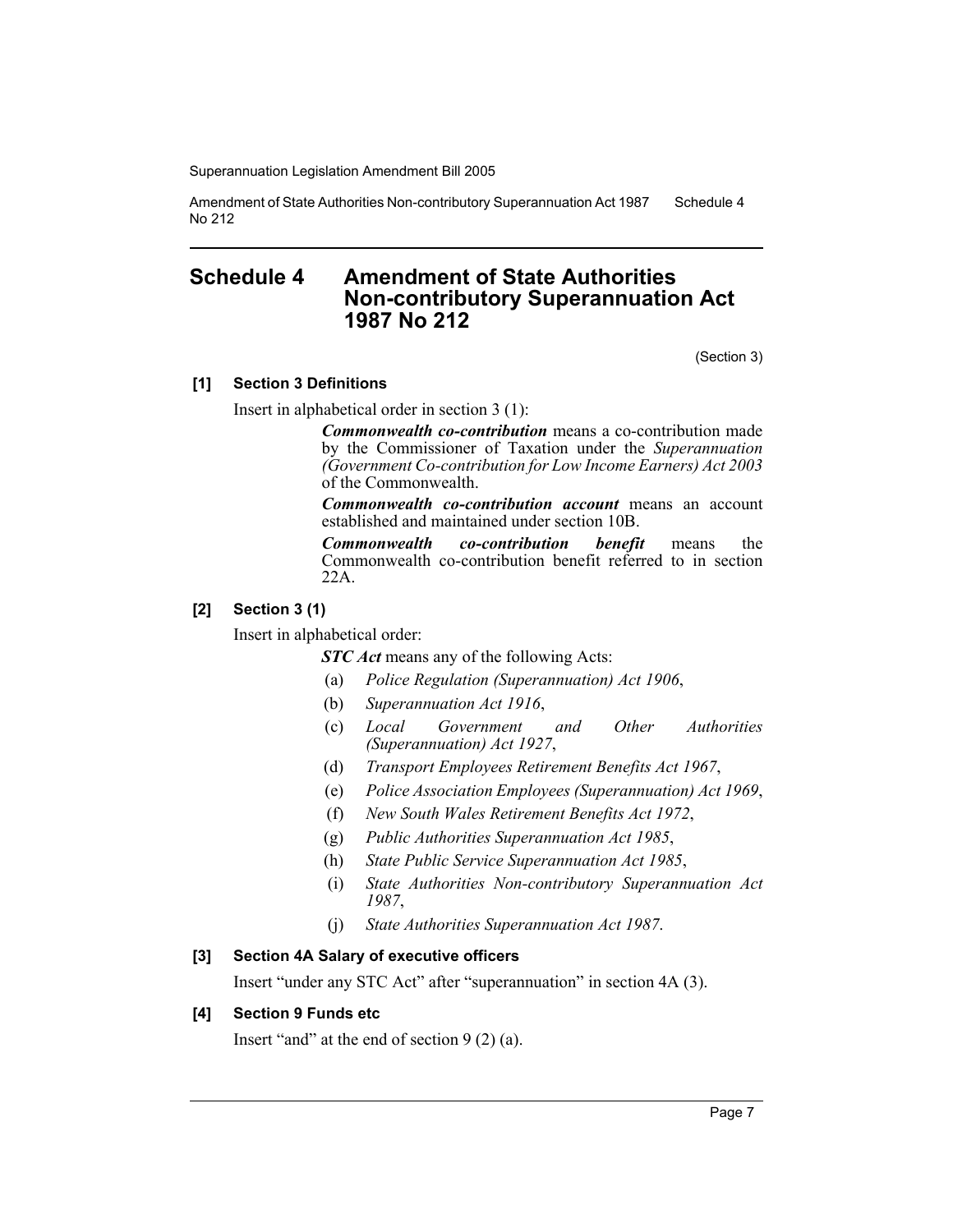Schedule 4 Amendment of State Authorities Non-contributory Superannuation Act 1987 No 212

## **[5] Section 9 (2) (b1)**

Insert after section 9 (2) (b):

(b1) Commonwealth co-contributions paid to STC, and

#### **[6] Section 9 (3) (a)**

Insert "and" at the end of the paragraph.

#### **[7] Section 9 (3) (e)**

Insert at the end of section  $9(3)(d)$ :

, and

(e) any amount payable as a debt due to the Commonwealth under the *Superannuation (Government Co-contribution for Low Income Earners) Act 2003* of the Commonwealth in respect of a Commonwealth co-contribution paid to STC.

## **[8] Section 10 Reserves for employers**

Insert "and the Commonwealth co-contributions paid to STC in respect of an employee of an employer or employers to whom the reserve relates" after "relates" in section  $\hat{10}(\hat{3})$ .

#### **[9] Section 10 (4B)**

Insert after section 10 (4A):

- (4B) There may be debited to such an employer reserve:
	- (a) the costs incurred by STC in relation to Commonwealth co-contributions paid in respect of an employee of an employer or employers to whom the reserve relates, and
	- (b) any amount payable as a debt due to the Commonwealth under the *Superannuation (Government Co-contribution for Low Income Earners) Act 2003* of the Commonwealth in respect of an employee of an employer or employers to whom the reserve relates.

#### **[10] Section 10 (7)**

Insert "or other Government initiative" after "initiative".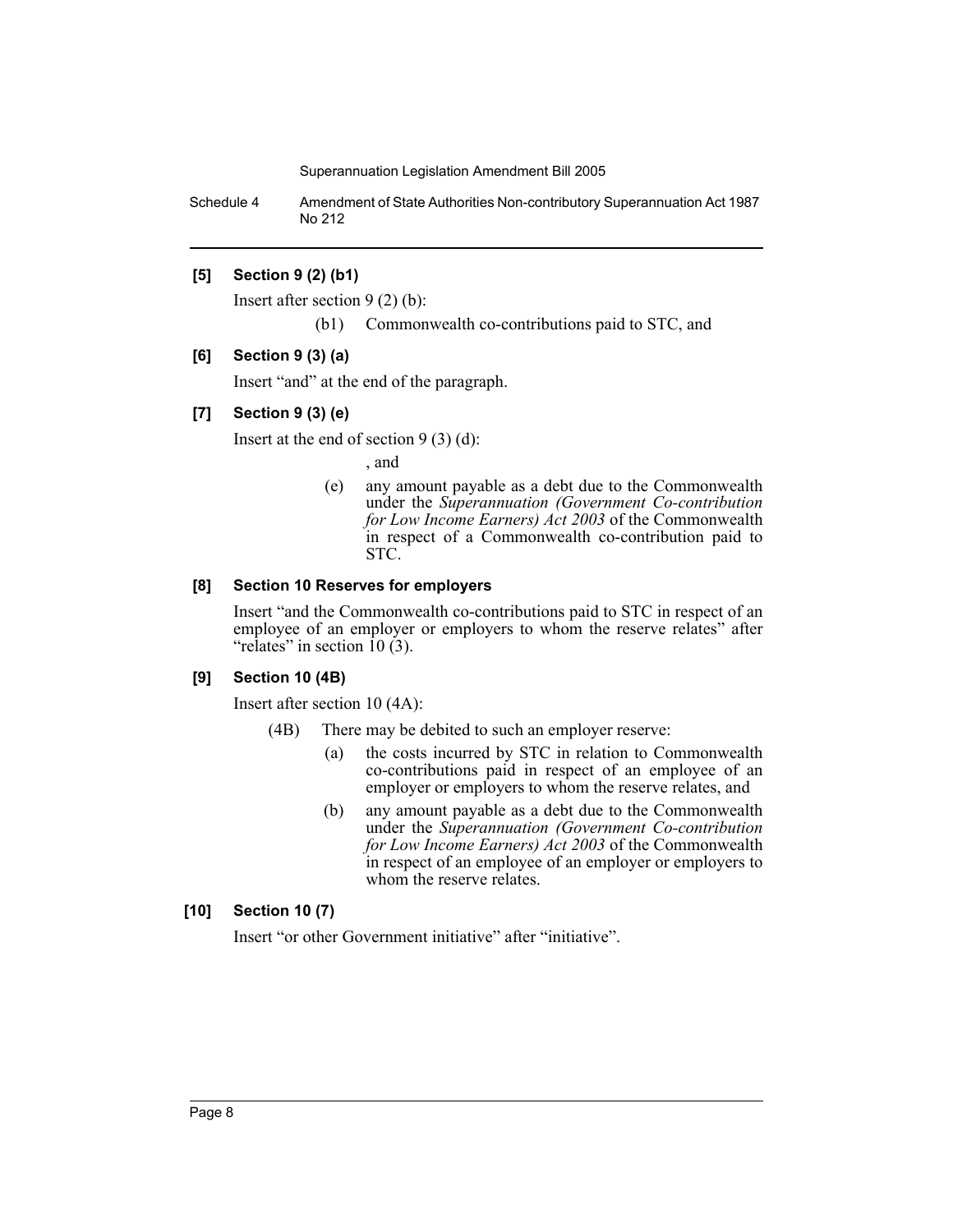Amendment of State Authorities Non-contributory Superannuation Act 1987 No 212 Schedule 4

#### **[11] Section 10B**

Insert after section 10A:

#### **10B Commonwealth co-contribution accounts**

STC must:

- (a) establish and maintain, within a fund managed by STC to which Commonwealth co-contributions are paid, a separate account in respect of each employee in respect of whom Commonwealth co-contributions are paid to the fund, and
- (b) credit the Commonwealth co-contributions paid in respect of the employee to that account.

#### **[12] Section 19 Transfer of employees**

Omit "basic benefit" from section 19 (2).

Insert instead "sum of the basic benefit and any Commonwealth co-contribution benefit in respect of the employee".

#### **[13] Section 22A**

Insert after section 22:

#### **22A Commonwealth co-contribution benefit**

The Commonwealth co-contribution benefit provided by this Act for a person is an amount equal to the balance at credit in the person's Commonwealth co-contribution account at the time the benefit is paid or preserved, as the case may be, except as provided by or under this Act.

#### **[14] Section 23 When benefits are payable**

Insert "and any Commonwealth co-contribution benefit (and any preserved Commonwealth co-contribution benefit)" after "(and any preserved basic benefit)" in section 23 (1).

#### **[15] Section 23 (3)**

Insert "and any Commonwealth co-contribution benefit" after "basic benefit".

#### **[16] Section 23A Benefit on attaining 65**

Omit section 23A (1). Insert instead:

(1) A person who attains 65 years of age may elect to be paid the basic benefit and any Commonwealth co-contribution benefit to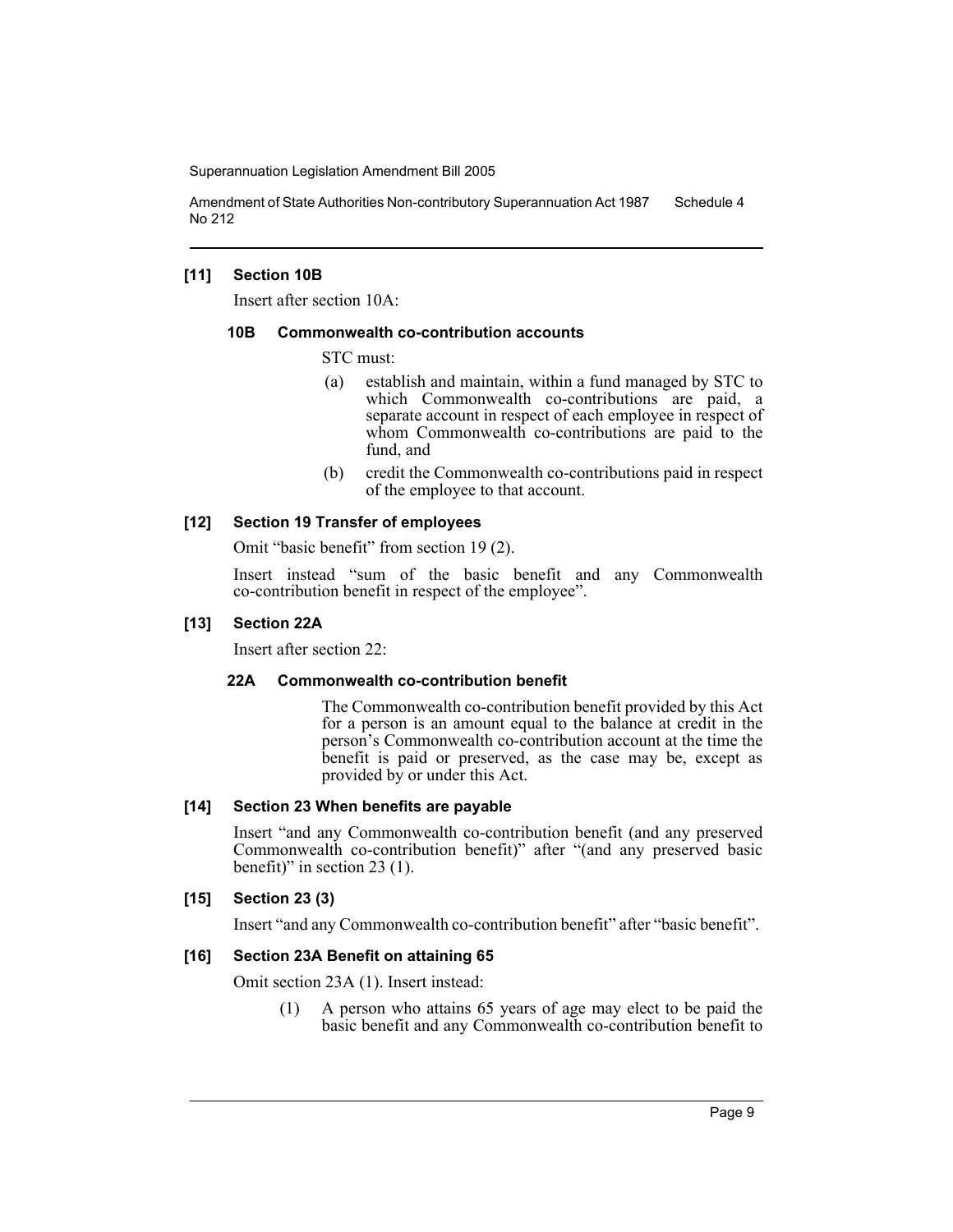Schedule 4 Amendment of State Authorities Non-contributory Superannuation Act 1987 No 212

> which the person would be entitled on retirement at that age or may elect to preserve the whole of those benefits.

# **[17] Section 24 Benefit to be preserved**

Insert "and any Commonwealth co-contribution benefit in respect of the person" after "in respect of a person" in section 24 (1).

# **[18] Section 24 (1)**

Insert "basic" after "if the".

# **[19] Section 24 (1A) and (1B)**

Insert after section 24 (1):

- (1A) A Commonwealth co-contribution received by STC in respect of a former employee while a basic benefit is preserved by STC in respect of the former employee must be preserved by STC and is taken to be a preserved Commonwealth co-contribution benefit.
- (1B) Any existing preserved Commonwealth co-contribution benefit in respect of a former employee is to be increased by the amount of a Commonwealth co-contribution preserved under subsection (1A) in respect of the former employee.

# **[20] Section 24 (2)**

Insert "and any Commonwealth co-contribution benefit" after "basic benefit".

# **[21] Section 24 (4)**

Omit "basic benefit provided by this section".

Insert instead "preserved basic benefit and any preserved Commonwealth co-contribution benefit".

# **[22] Section 26AA**

Insert after section 26A:

## **26AA Restoration of death benefit previously reduced to offset contribution tax liabilities**

(1) STC may, for the purposes of obtaining a deduction from assessable income under section 279D of the *Income Tax Assessment Act 1936* of the Commonwealth, increase a benefit payable or paid under this Act on the death of an employee or former employee that has been previously reduced under section 26A.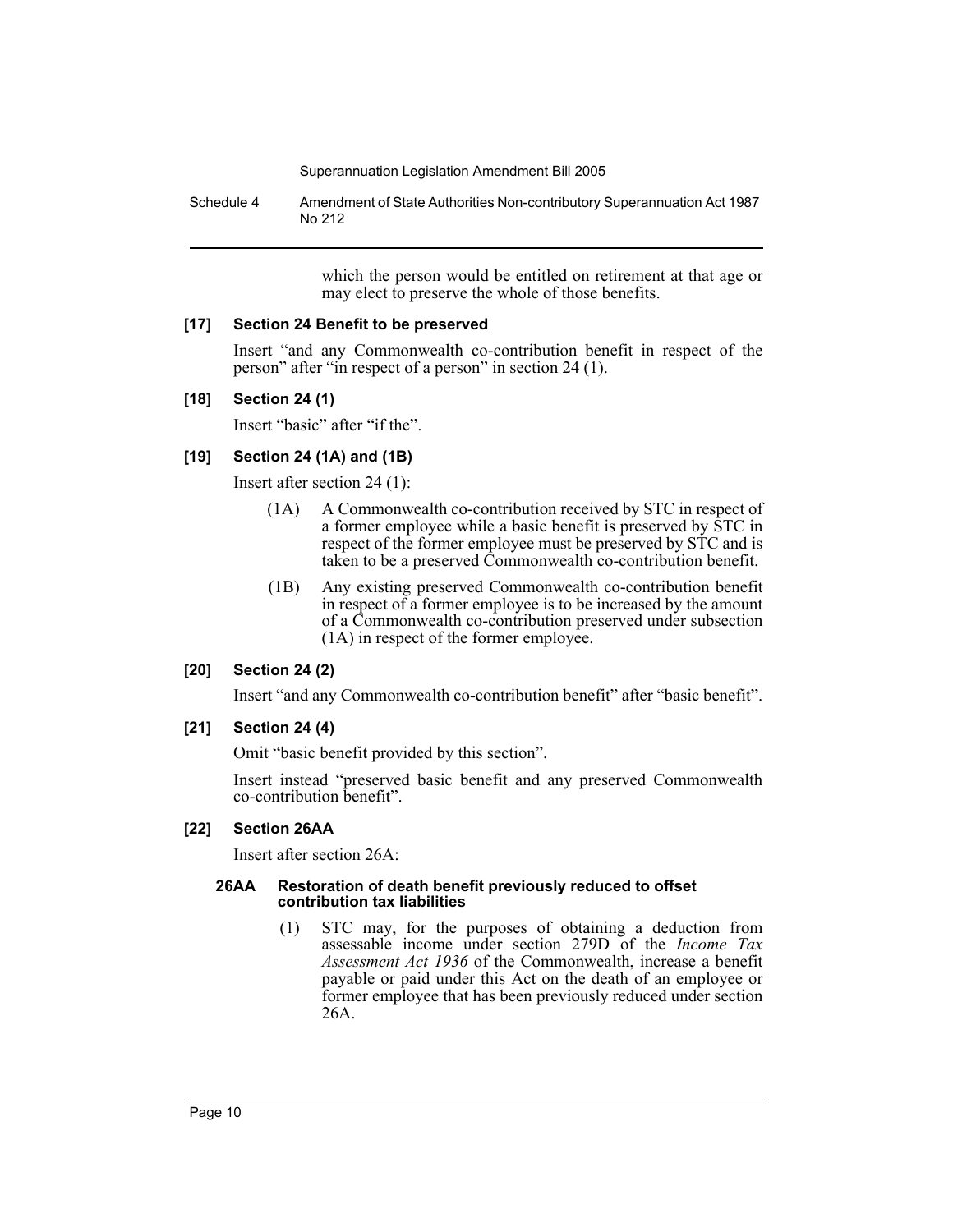Amendment of State Authorities Non-contributory Superannuation Act 1987 No 212 Schedule 4

- (2) The amount of the increase is to be equal to the amount that would be allowable as a deduction from assessable income under section 279D of the *Income Tax Assessment Act 1936* of the Commonwealth in respect of the payment.
- (3) Before making the payment, STC may have regard to actuarial advice as to the amount that would be allowable as a deduction from assessable income under section 279D (2) of the *Income Tax Assessment Act 1936* of the Commonwealth.

#### **[23] Part 4AA, heading**

Insert "**and other Government initiatives**" after "**employers**".

## **[24] Section 27AA**

Omit the section. Insert instead:

#### **27AA Preservation of benefit for employees affected by Government initiatives**

- (1) This Part applies to an employee who transfers employment if:
	- (a) the employee elects or is required to transfer employment otherwise than with an employer under this Act, and
	- (b) the Minister certifies that the transfer of employment is as a consequence of a Government privatisation initiative or other Government initiative.
- (2) This Part applies to an employee who transfers superannuation coverage if:
	- (a) the employee, while remaining with his or her existing employer, elects or is required to cease membership of the superannuation scheme established by this Act, and
	- (b) the Minister certifies that the transfer of superannuation coverage is as a consequence of a Government privatisation initiative or other Government initiative.
- (3) This Part applies to an employee if the employer of the person ceases to be an employer under this Act and the Minister certifies that it is as a consequence of a Government privatisation initiative.
- (4) The basic benefit and any Commonwealth co-contribution benefit in respect of an employee must be preserved by STC under section 24 if this Part applies to the employee.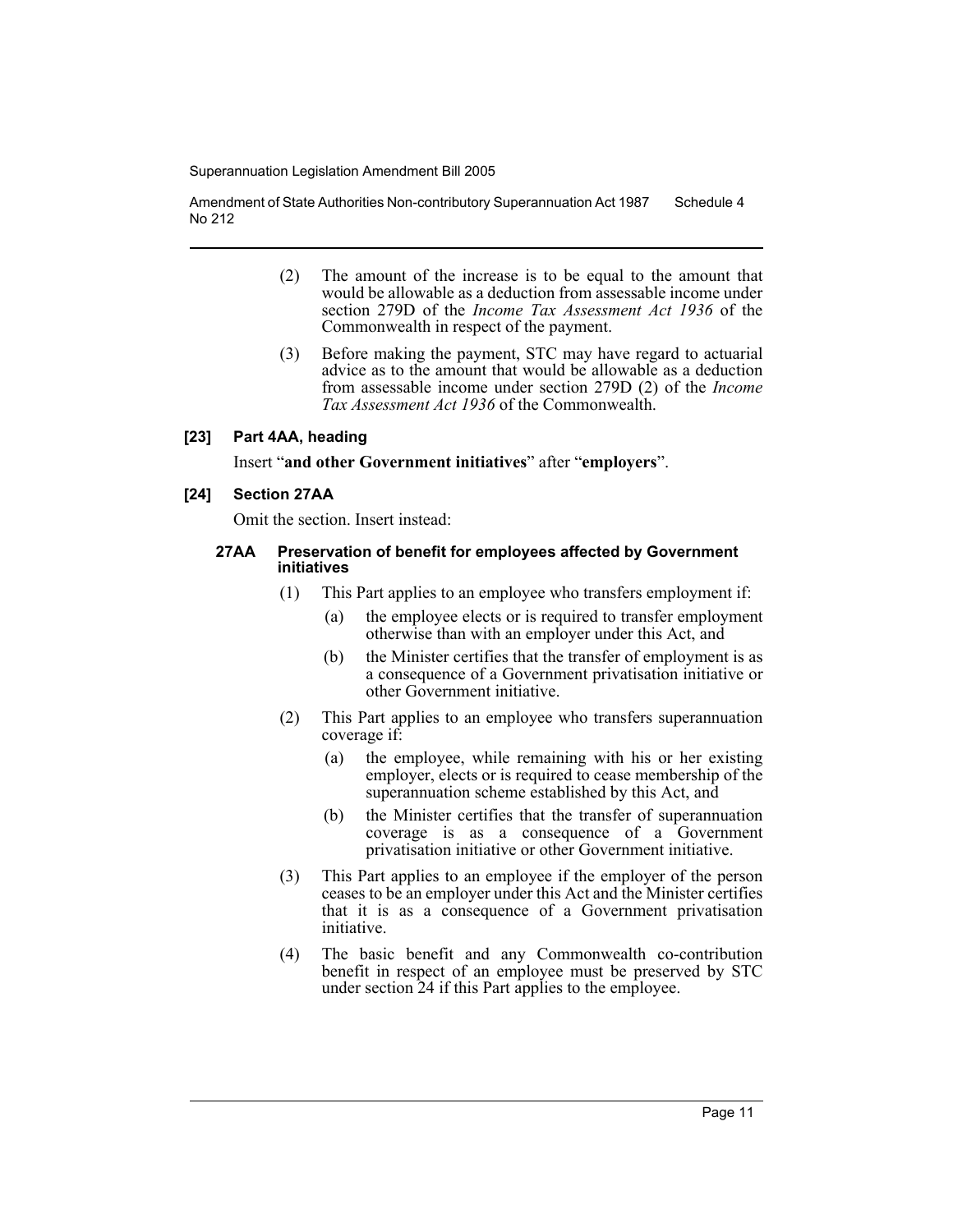Schedule 4 Amendment of State Authorities Non-contributory Superannuation Act 1987 No 212

#### **[25] Section 27AB Adjustment of employer liability on Government initiative taking effect**

Omit section 27AB (1). Insert instead:

(1) STC must, on or before, or as soon as practicable after, this Part applies to employees of an employer or former employer, determine the net liability of the employees' employer or former employer in respect of employees who are affected by the Government initiative concerned.

## **[26] Section 27AC Employer liabilities after Government initiative takes effect**

Insert "or superannuation coverage" after "employees" where firstly occurring in section  $27AC(1)$ .

# **[27] Section 27AC (1)**

Insert "or other Government initiative" after "initiative".

## **[28] Section 27ACA**

Insert after section 27AC:

# **27ACA Regulations relating to liabilities during transfer period**

- (1) Regulations may be made for or with respect to liability for payment of employer contributions, benefits or other employer liabilities under this Act payable during, or in respect of, any period in which an employee may elect to transfer employment or superannuation coverage (as referred to in section 27AA) and before any such election is made.
- (2) A regulation under this section has effect despite any other provision of this Act or the regulations.

# **[29] Schedule 5 Savings and transitional provisions**

Insert at the end of clause 1 (1):

*Superannuation Legislation Amendment Act 2005*, but only to the extent to which it amends this Act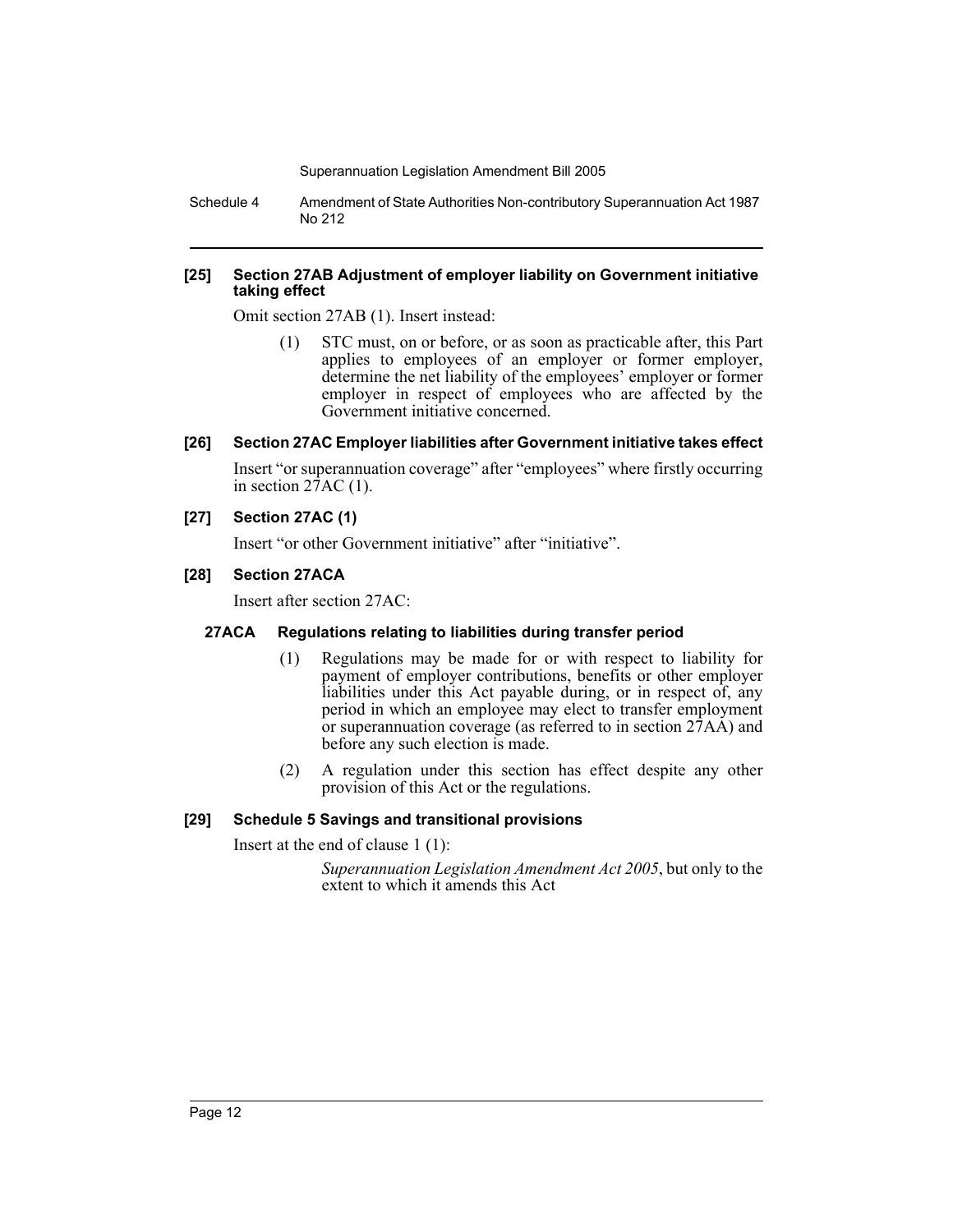Amendment of State Authorities Non-contributory Superannuation Act 1987 No 212 Schedule 4

#### **[30] Schedule 5, Part 6**

Insert after Part 5:

# **Part 6 Superannuation Legislation Amendment Act 2005**

## **6 Restoration of death benefit previously reduced**

- (1) Section 26AA, as inserted by the *Superannuation Legislation Amendment Act 2005*, applies to a benefit reduced, but not paid, before the commencement of that section.
- (2) Section 26AA, as inserted by the *Superannuation Legislation Amendment Act 2005*, does not apply to a benefit paid before the commencement of that section.

## **7 Validation in respect of shift allowance**

The regulations may contain a validation provision substantially to the same effect as clause 42 of Schedule 25 to the *Superannuation Act 1916* in respect of the loading (if any) to be treated as part of an employee's salary for the purposes of this Act.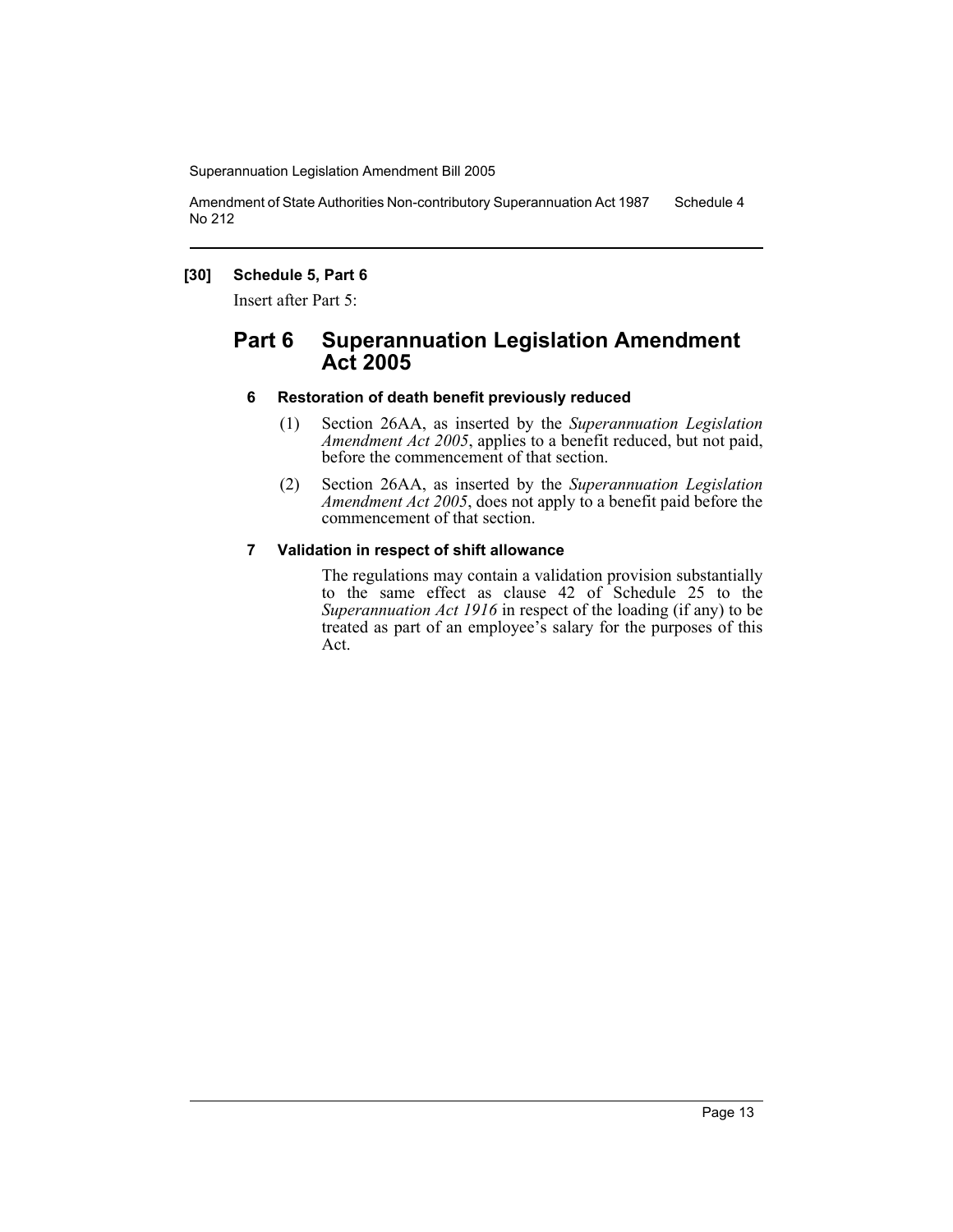Schedule 5 Amendment of State Authorities Superannuation Act 1987 No 211

# **Schedule 5 Amendment of State Authorities Superannuation Act 1987 No 211**

(Section 3)

## **[1] Sections 2C and 43AA**

Omit "Part 2 of Schedule 5" wherever occurring.

Insert instead "Part 3 of Schedule 5".

## **[2] Section 4A Salary of executive officers**

Insert "under this Act and the *State Authorities Non-contributory Superannuation Act 1987*" after "superannuation" in section 4A (3).

## **[3] Section 14 Reserves for employers**

Insert "or other Government initiative" after "initiative" in section 14 (7).

## **[4] Section 16A**

Insert after section 16:

#### **16A Adjustment of employer reserves to take into account death and disability payments**

- (1) STC may obtain actuarial advice on or after 1 July in each year as to the appropriate adjustment to employer reserves in the Fund to achieve an equitable pooling of liability for payment of employer contributions to death and disability benefits among all employers in respect of the preceding financial year.
- (2) STC may adjust the amount currently standing to the credit or debit of an employer's reserve in the Fund in accordance with actuarial advice obtained under this section.
- (3) STC may adjust an employer reserve under this section despite any other provision of this Act.
- (4) In this section:

*death benefit* means a benefit payable under this Act on the death of a contributor or former contributor.

*disability benefit* means a benefit payable under this Act on the ground of permanent mental or physical incapacity or infirmity of body or mind of a contributor or former contributor.

#### **[5] Section 43 Deferred benefit**

Omit section 43 (9).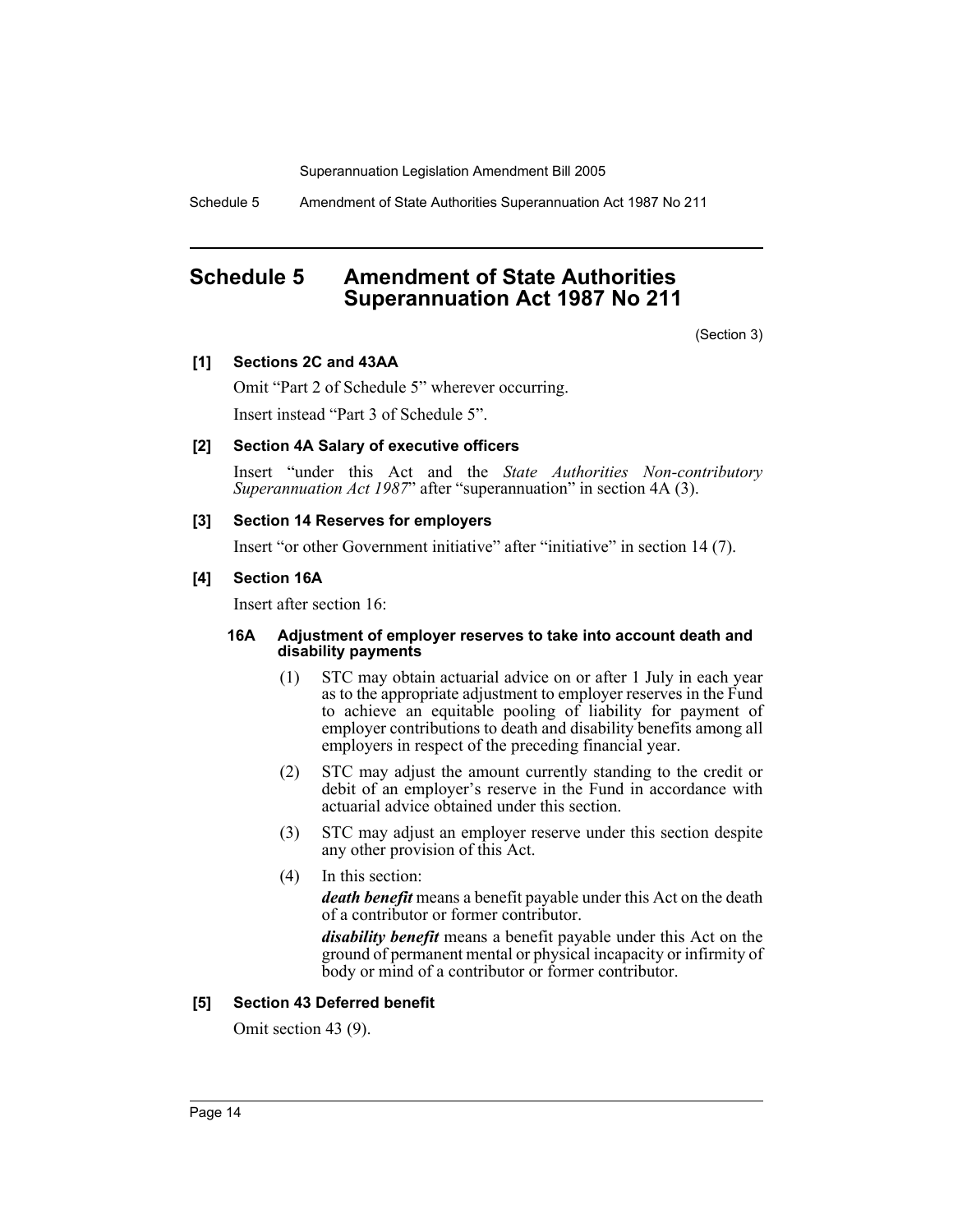Amendment of State Authorities Superannuation Act 1987 No 211 Schedule 5

#### **[6] Section 45AA**

Insert after section 45A:

#### **45AA Restoration of death benefit previously reduced to offset contribution tax liabilities**

- (1) STC may, for the purposes of obtaining a deduction from assessable income under section 279D of the *Income Tax Assessment Act 1936* of the Commonwealth, increase an employer-financed portion of a benefit payable or paid under this Act on the death of a contributor or former contributor previously reduced under section 45A (1).
- (2) The amount of the increase is to be equal to the amount that would be allowable as a deduction from assessable income under section 279D of the *Income Tax Assessment Act 1936* of the Commonwealth in respect of the payment.
- (3) Before making the payment, STC may have regard to actuarial advice as to the amount that would be allowable as a deduction from assessable income under section 279D (2) of the *Income Tax Assessment Act 1936* of the Commonwealth.

# **[7] Part 5A, heading**

Insert "**and other Government initiatives**" after "**employers**".

# **[8] Section 46AAA**

Insert after section 46AA:

# **46AAA Application of Part**

- (1) This Part applies to a contributor who transfers employment if:
	- (a) the contributor elects or is required to transfer employment otherwise than with an employer under this Act, and
	- (b) the Minister certifies that the transfer of employment is as a consequence of a Government privatisation initiative or other Government initiative.
- (2) This Part applies to a contributor who transfers superannuation coverage if:
	- (a) the contributor, while remaining with his or her existing employer, elects or is required to become a contributor to another superannuation scheme, and
	- (b) the Minister certifies that the transfer of superannuation coverage is as a consequence of a Government privatisation initiative or other Government initiative.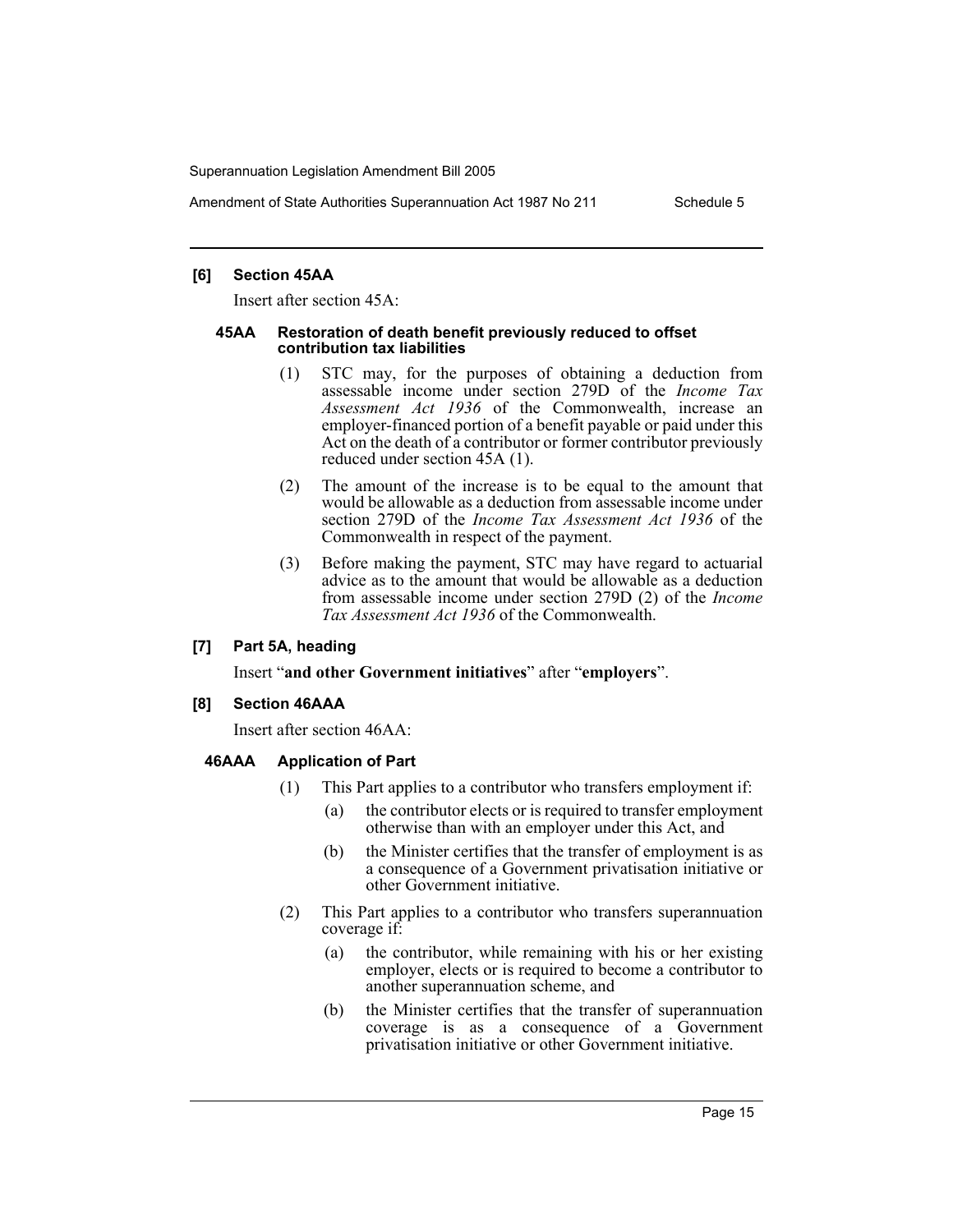Schedule 5 Amendment of State Authorities Superannuation Act 1987 No 211

(3) This Part applies to a contributor if the employer of the contributor ceases to be an employer under this Act because of an order under this Part.

# **[9] Section 46AB Preservation of benefit for contributors**

Omit section 46AB (1). Insert instead:

(1) Part 1 of Schedule 5 has effect with respect to contributors to whom this Part applies.

## **[10] Section 46AC Adjustment of employer liability on Government initiative taking effect**

Omit section 46AC (1). Insert instead:

(1) STC must, on or before, or as soon as practicable after, this Part applies to contributors, determine the net liability of the contributors' employer or former employer in respect of contributors who are affected by the Government initiative concerned.

# **[11] Section 46AD Employer liabilities after Government initiative takes effect**

Insert "or superannuation coverage" after "contributors" where firstly occurring in section 46AD (1).

# **[12] Section 46AD (1)**

Insert "or other Government initiative" after "initiative".

# **[13] Schedule 5 Special provisions for deferring the benefits of certain contributors**

Omit "(Sections 43 (9), 43AA)". Insert instead "(Sections 46AB (1), 43AA)".

# **[14] Schedule 5, Part 1**

Omit Parts 1 and 2. Insert instead:

# **Part 1 Contributors affected by Government privatisation initiatives and other Government initiatives**

# **1 Application of Part**

This Part applies to contributors to whom Part 5A applies and so applies on and from transfer of employment or superannuation coverage, or an employer ceasing to be an employer under this Act, as referred to in section 46AAA.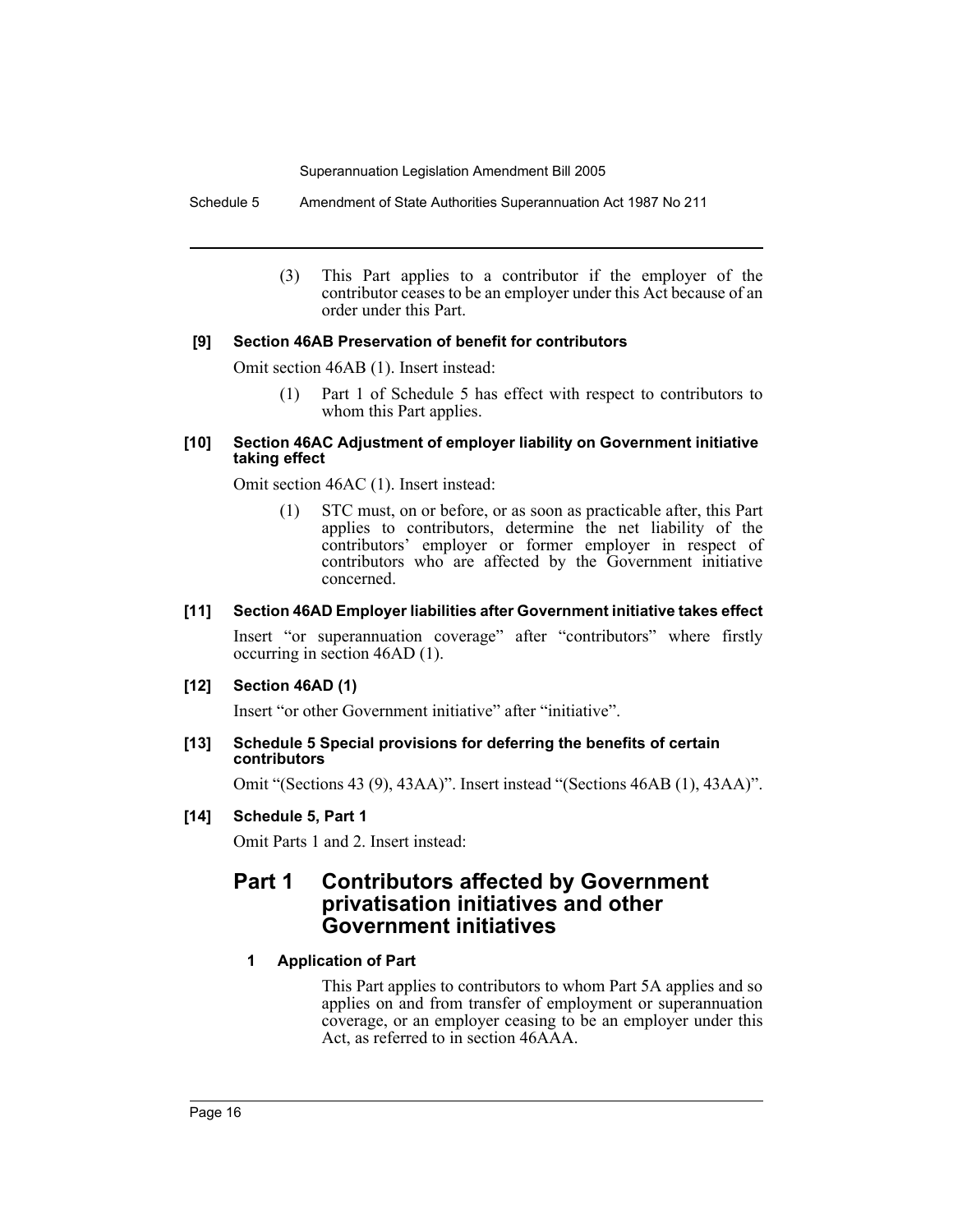Amendment of State Authorities Superannuation Act 1987 No 211 Schedule 5

#### **2 Contributor entitled to defer benefit**

Despite any provision of section 43, a contributor is taken to have made provision for a deferred benefit under that section on the date when this Part first applies to the contributor.

#### **3 Contributor entitled to immediate payment of deferred benefit after ceasing to contribute**

- (1) A contributor who has a deferred benefit is entitled to be paid a benefit under section 43 (6) when or at any time after the contributor ceases to contribute to the Fund, if STC is satisfied that the benefit is to be paid or applied in accordance with subclause (2).
- (2) The benefit is to be paid or applied as follows:
	- (a) to another superannuation fund approved by STC,
	- (b) to an approved deposit fund approved by STC,
	- (c) to purchase a deferred annuity.
- (3) A contributor is entitled to be paid the benefit under this clause despite any provision of section 43.
- (4) Nothing in this clause affects any other entitlement of a contributor to payment of a benefit under section 43 (6).
- (5) In this clause:

*approved deposit fund* means an approved deposit fund within the meaning of the *Superannuation Industry (Supervision) Act 1993* of the Commonwealth.

*deferred annuity* means a deferred annuity within the meaning of the *Superannuation Industry (Supervision) Act 1993* of the Commonwealth.

#### **4 Regulations relating to liabilities during transfer period**

- (1) Regulations may be made for or with respect to liability for payment of employer contributions, benefits or other employer liabilities under this Act payable during, or in respect of, any period in which a contributor may elect to transfer employment or superannuation coverage (as referred to in section 46AAA) and before any such election is made.
- (2) A regulation under this clause has effect despite any other provision of this Act or the regulations.

#### **[15] Schedule 5**

Renumber Part 3 as Part 2.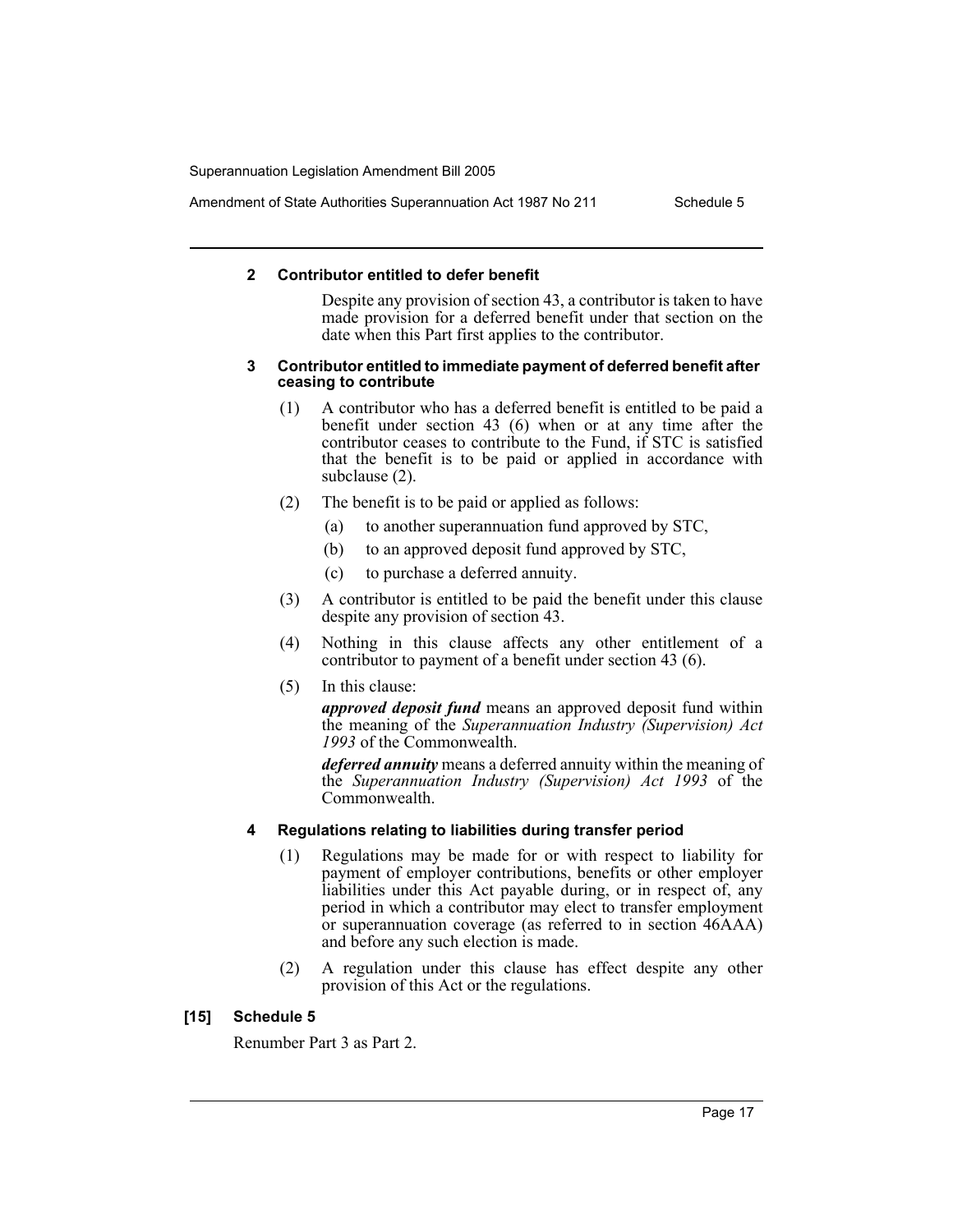Schedule 5 Amendment of State Authorities Superannuation Act 1987 No 211

## **[16] Schedule 6 Savings and transitional provisions**

Insert at the end of clause 1 (1):

*Superannuation Legislation Amendment Act 2005*, but only to the extent to which it amends this Act

# **[17] Schedule 6, Part 7**

Insert after Part 6:

# **Part 7 Superannuation Legislation Amendment Act 2005**

## **9 Restoration of death benefit previously reduced**

- (1) Section 45AA, as inserted by the *Superannuation Legislation Amendment Act 2005*, applies to an employer-financed portion of a benefit reduced, but not paid, before the commencement of that section.
- (2) Section 45AA, as inserted by the *Superannuation Legislation Amendment Act 2005*, does not apply to an employer-financed portion of a benefit paid before the commencement of that section.

#### **10 Validation in respect of shift allowance**

The regulations may contain a validation provision substantially to the same effect as clause 42 of Schedule 25 to the *Superannuation Act 1916* in respect of the loading (if any) to be treated as part of a contributor's salary for the purposes of this Act.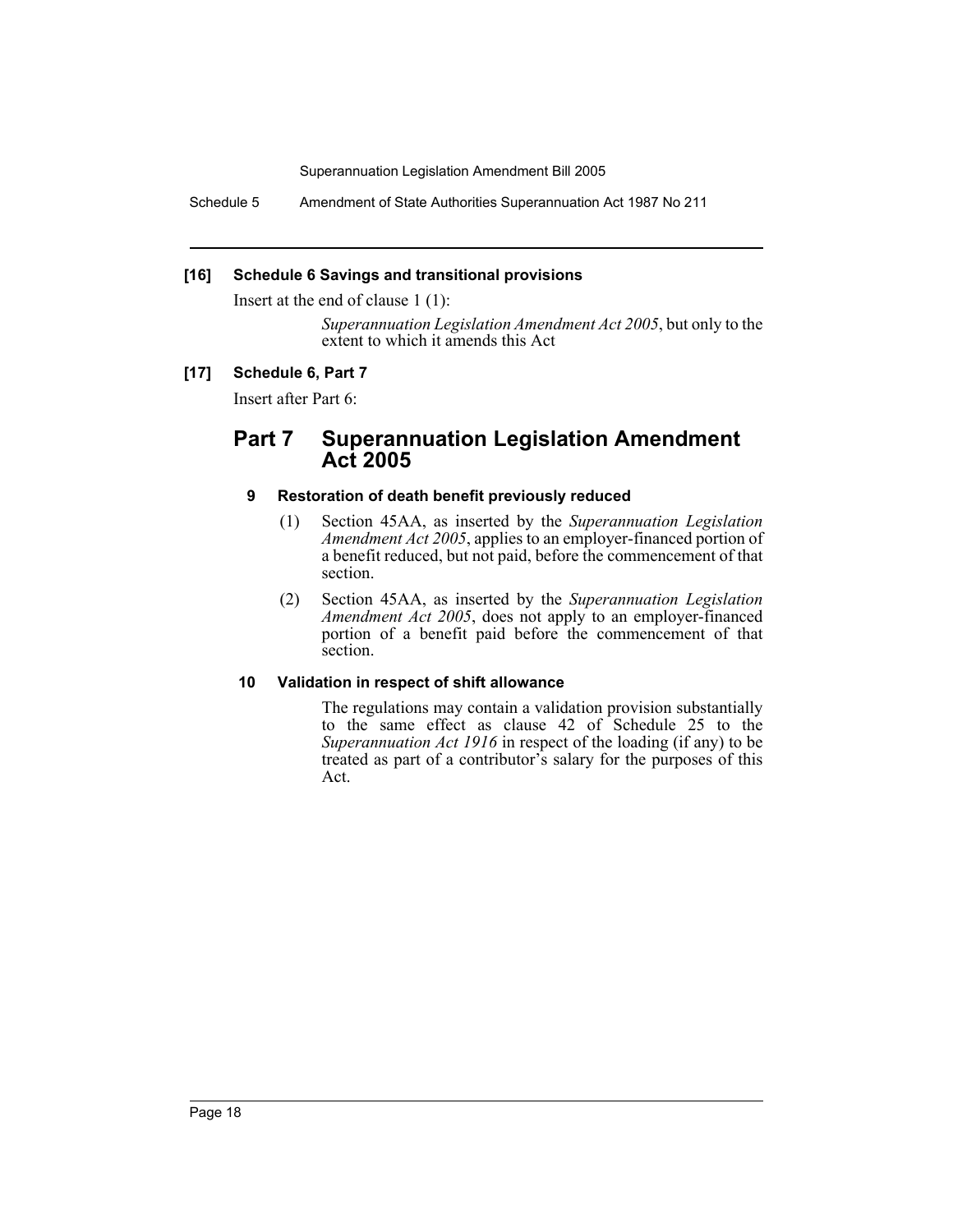Amendment of Superannuation Act 1916 No 28 Schedule 6

# **Schedule 6 Amendment of Superannuation Act 1916 No 28**

(Section 3)

#### **[1] Section 3AA Salary of executive officers**

Insert "under this Act and the *State Authorities Non-contributory Superannuation Act 1987*" after "superannuation" wherever occurring in section  $3AA(3)$  and  $(6B)$ .

#### **[2] Section 8C**

Insert after section 8B:

#### **8C Adjustment of employer reserves to take into account death and disability payments**

- (1) STC may obtain actuarial advice on or after 1 July in each year as to the appropriate adjustment to employer reserves in the Fund to achieve an equitable pooling of liability for payment of employer contributions to death and disability benefits among all employers in respect of the preceding financial year.
- (2) STC may adjust the amount currently standing to the credit or debit of an employer's reserve in the Fund in accordance with actuarial advice obtained under this section.
- (3) STC may adjust an employer reserve under this section despite any other provision of this Act.
- (4) In this section:

*death benefit* means a benefit payable under this Act on the death of a contributor or former contributor.

*disability benefit* means a benefit payable under this Act on the ground of invalidity or physical or mental incapacity of a contributor or former contributor.

#### **[3] Part 2A Medical examination of contributors**

Omit the Part.

#### **[4] Section 29 Breakdown pensions**

Insert after section 29 (4A):

(5) Despite subsection (4A), STC may determine that the period for payment of a pension to a contributor to whom this section applies or a former contributor who is being paid a pension under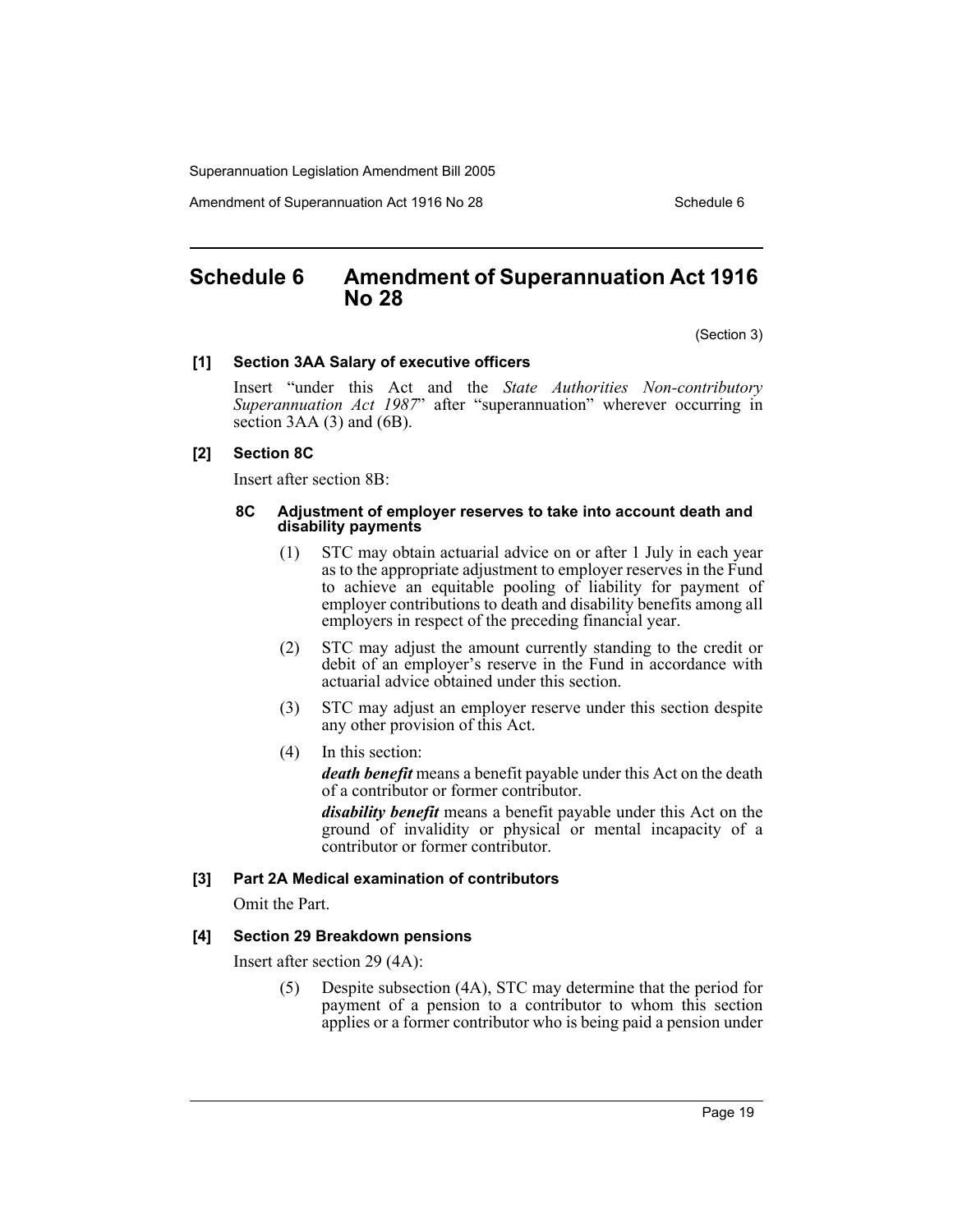Schedule 6 Amendment of Superannuation Act 1916 No 28

this section, and who has attained the age of 55 years, is to be for the remainder of the person's life.

(5A) STC may not make a determination under subsection (5), except on the election of the contributor or former contributor concerned.

## **[5] Section 51A**

Insert after section 51:

## **51A Division not applicable to lifetime pensions**

This Division does not apply if STC determines that a "breakdown" pension is to be paid to a person for the remainder of the person's life under section 29 (5) or 52E (4A).

## **[6] Section 52E Disability pension**

Insert after section 52E (4):

- (4A) Despite subsection (4), STC may determine that the period for payment of a pension to a person to whom this section applies or a person who is being paid a pension under this section, and who has attained the age of 55 years, is to be for the remainder of the person's life.
- (4B) STC may not make a determination under subsection (4A), except at the election of the person concerned.
- (4C) Subsections (5)–(7) do not apply to a person the subject of a determination under subsection (4A).

# **[7] Section 61RAA**

Insert after section 61RA:

#### **61RAA Restoration of death benefit previously reduced to offset contribution tax liabilities**

- (1) STC may, for the purposes of obtaining a deduction from assessable income under section 279D of the *Income Tax Assessment Act 1936* of the Commonwealth, increase a lump sum benefit under this Act payable or paid on the death of a contributor or former contributor that has been previously reduced under section 61RA.
- (2) The amount of the increase is to be equal to the amount that would be allowable as a deduction from assessable income under section 279D of the *Income Tax Assessment Act 1936* of the Commonwealth in respect of the payment.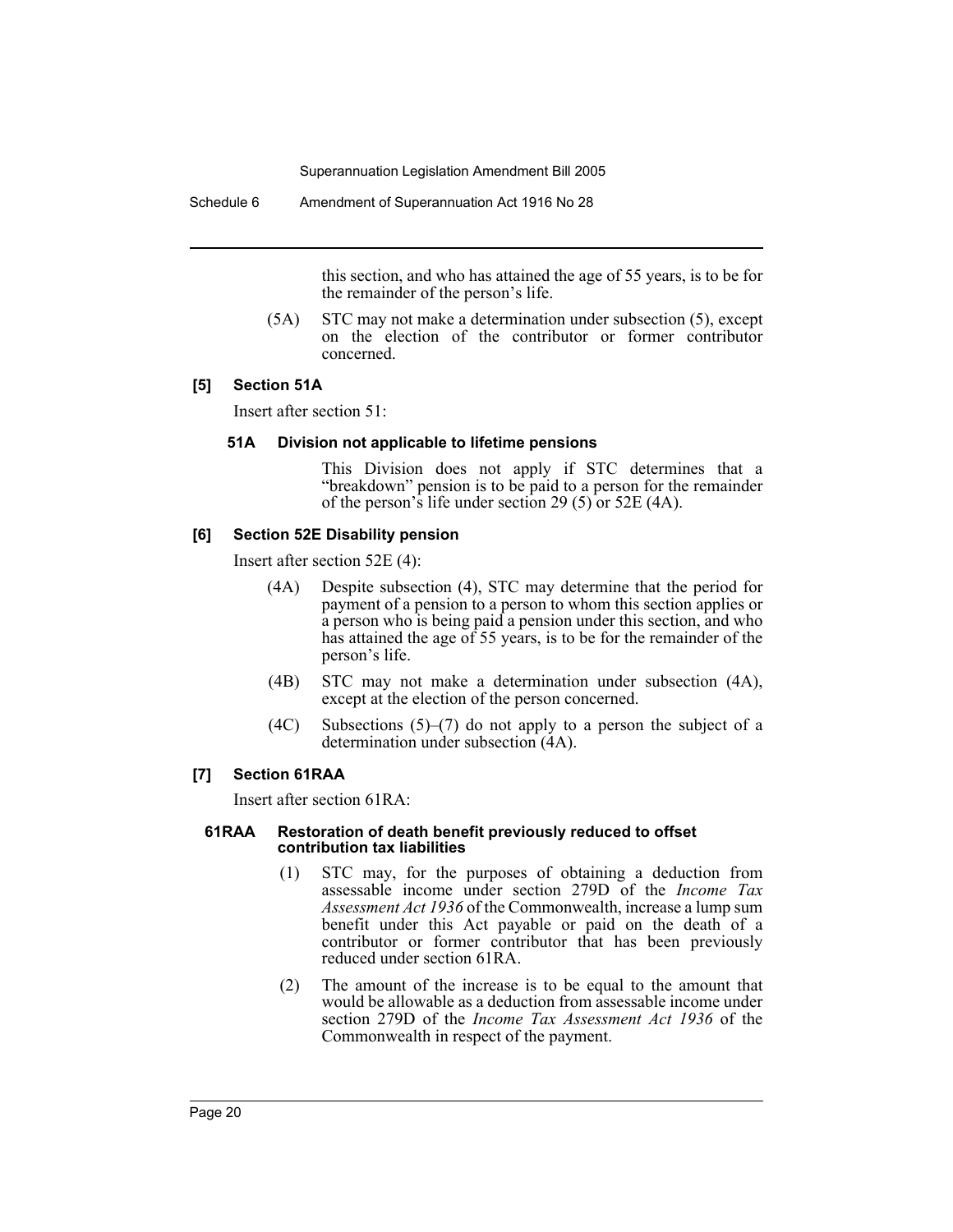Amendment of Superannuation Act 1916 No 28 Schedule 6

(3) Before making the payment, STC may have regard to actuarial advice as to the amount that would be allowable as a deduction from assessable income under section 279D (2) of the *Income Tax Assessment Act 1936* of the Commonwealth.

#### **[8] Part 5, heading**

Insert "**and other Government initiatives**" after "**employers**".

#### **[9] Section 62A**

Insert after section 62:

## **62A Application of Part**

- (1) This Part applies to a contributor who transfers employment if:
	- (a) the contributor elects or is required to transfer employment otherwise than with an employer under this Act, and
	- (b) the Minister certifies that the transfer of employment is as a consequence of a Government privatisation initiative or other Government initiative.
- (2) This Part applies to a contributor who transfers superannuation coverage if:
	- (a) the contributor, while remaining with his or her existing employer, elects or is required to become a contributor to another superannuation scheme, and
	- (b) the Minister certifies that the transfer of superannuation coverage is as a consequence of a Government privatisation initiative or other Government initiative.
- (3) This Part applies to a contributor if the employer of the contributor ceases to be an employer under this Act because of an order under this Part.

#### **[10] Section 63 Preservation of benefit for contributors**

Omit section 63 (1). Insert instead:

(1) Part 1 of Schedule 23 has effect with respect to contributors to whom this Part applies.

#### **[11] Section 64 Adjustment of employer liability on Government initiative taking effect**

Omit section 64 (1). Insert instead:

(1) STC must, on or before, or as soon as practicable after, this Part applies to contributors, determine the net liability of the contributors' employer or former employer in respect of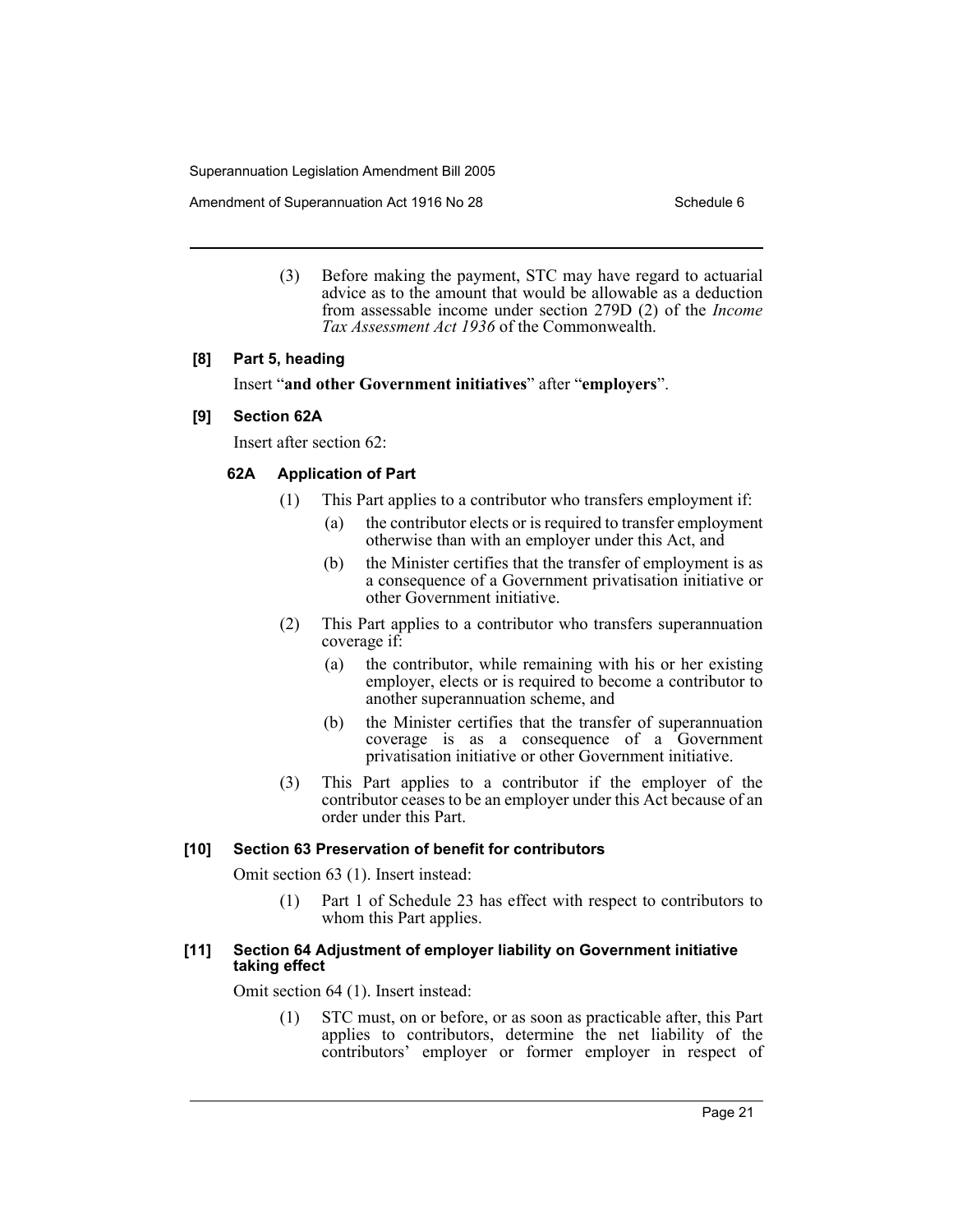Schedule 6 Amendment of Superannuation Act 1916 No 28

contributors who are affected by the Government initiative concerned.

# **[12] Section 65 Employer liabilities after Government initiative takes effect**

Insert "or superannuation coverage" after "contributors" where firstly occurring in section 65 (1).

## **[13] Section 65 (1)**

Insert "or other Government initiative" after "initiative".

**[14] Section 92AA Transfer of contributors as a result of Government initiatives etc**

Omit the section.

#### **[15] Schedule 23 Special provisions for deferring benefits of certain contributors**

Omit "(Section 92AA)". Insert instead "(Section 63 (1))".

# **[16] Schedule 23, Part 1**

Omit Parts 1 and 2. Insert instead:

# **Part 1 Contributors affected by Government privatisation initiatives and other Government initiatives**

# **1 Application of Part**

This Part applies to contributors to whom Part 5 applies and so applies on and from transfer of employment or superannuation coverage, or an employer ceasing to be an employer under this Act, as referred to in section 62A.

# **2 Contributor entitled to defer benefit**

- (1) A contributor is taken to have elected to take the benefit of Division 3A of Part 4 on the date that this Part first applies to the contributor, unless the contributor is otherwise entitled to a pension under section 27, 28, 28A or 28AA.
- (2) A contributor who is entitled to a pension under section 27, 28, 28A or 28AA on the date when this Part first applies to the contributor may instead elect to take the benefit of Division 3B of Part 4.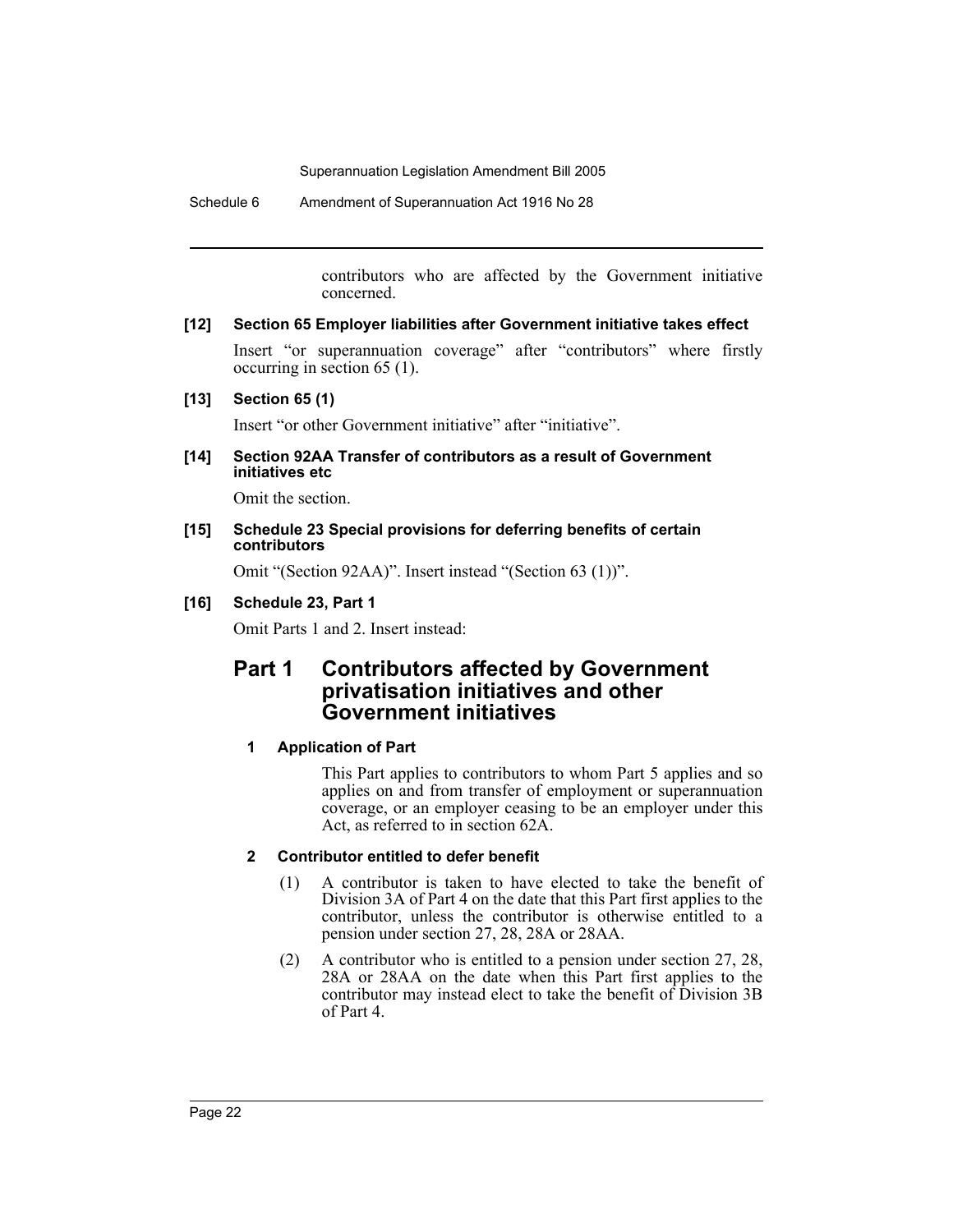(3) A contributor is entitled to take the benefit of Division 3A or 3B of Part 4, despite any provision of those Divisions.

# **3 Application of Division 3B of Part 4**

- (1) For the purposes of the application of Division 3B of Part 4 to a contributor, the *exit day* for the contributor is the date when this Part first applied to the contributor.
- (2) Sections 52L and 52N (3) do not apply to a contributor to whom this Part applies.

#### **4 Contributor entitled to immediate payment of deferred benefit after ceasing to contribute**

- (1) A contributor who has a deferred benefit under Division 3A or 3B of Part 4 is entitled to be paid the actuarially calculated lump sum value of the benefit provided under Division 3A or 3B of Part 4 when or at any time after the contributor ceases to contribute to the Fund if STC is satisfied that the benefit is to be paid or applied in accordance with subclause (2).
- (2) The benefit is to be paid or applied as follows:
	- (a) to another superannuation fund approved by STC,
	- (b) to an approved deposit fund approved by STC,
	- (c) to purchase a deferred annuity.
- (3) A contributor is entitled to be paid the benefit under this clause despite any provision of Division 3A or 3B of Part 4.
- (4) Nothing in this clause affects any other entitlement of a contributor to payment of a benefit under Division 3A or 3B of Part 4.
- (5) In this clause:

*approved deposit fund* means an approved deposit fund within the meaning of the *Superannuation Industry (Supervision) Act 1993* of the Commonwealth.

*deferred annuity* means a deferred annuity within the meaning of the *Superannuation Industry (Supervision) Act 1993* of the Commonwealth.

# **5 Regulations relating to liabilities during transfer period**

(1) Regulations may be made for or with respect to liability for payment of employer contributions, benefits or other employer liabilities under this Act payable during, or in respect of, any period in which a contributor may elect to transfer employment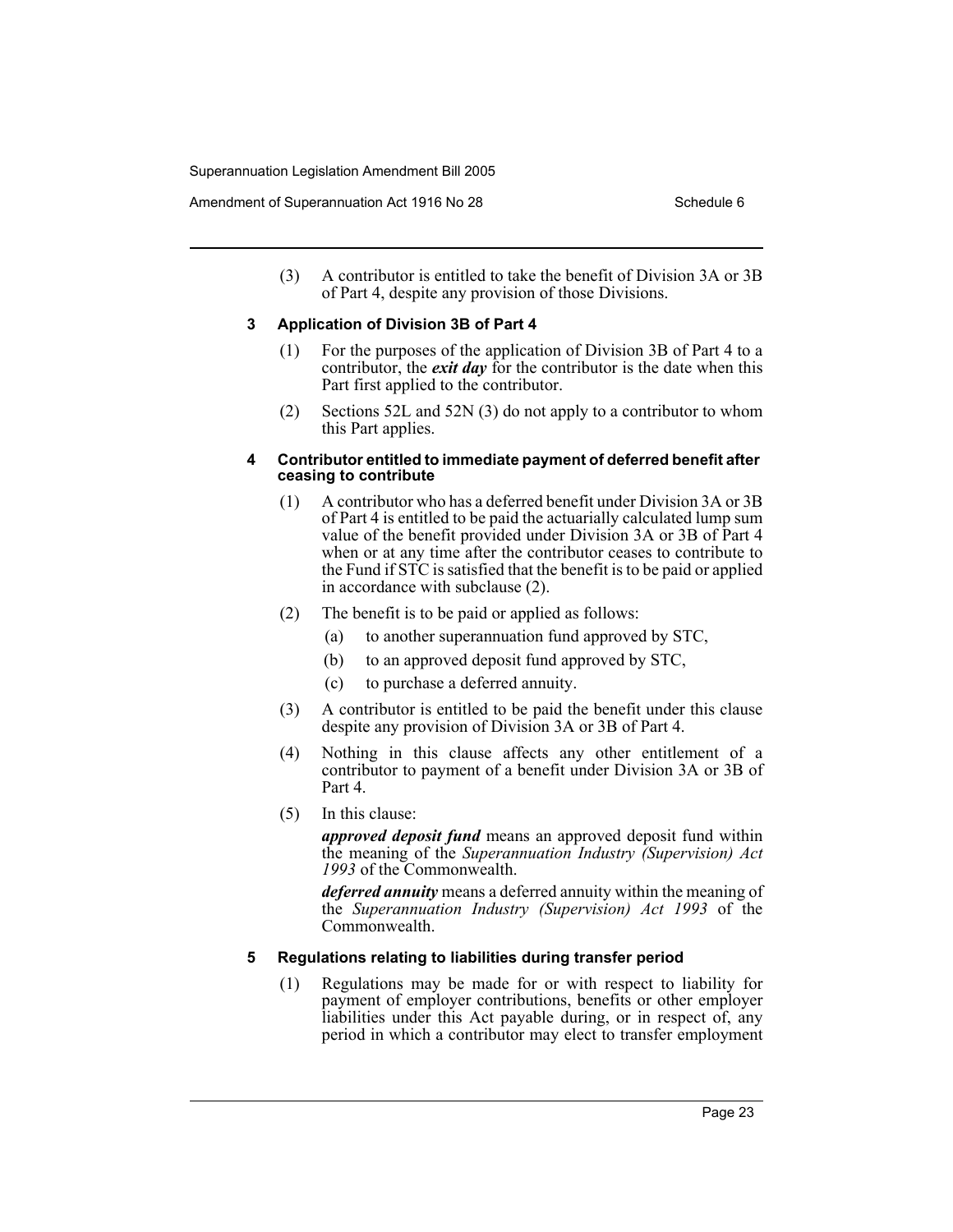Schedule 6 Amendment of Superannuation Act 1916 No 28

or superannuation coverage (as referred to in section 62A) and before any such election is made.

(2) A regulation under this clause has effect despite any other provision of this Act or the regulations.

## **[17] Schedule 23**

Renumber Part 3 as Part 2.

#### **[18] Schedule 24 Loading in respect of shift allowance**

Omit the definition of *S* in clause 2 (5). Insert instead:

*S* is the sum of:

- (a) the number of such shifts the contributor actually worked during the relevant period, and
- (b) the number of such shifts the contributor would have actually worked during the relevant period but for the contributor being on leave, being leave for which a shift allowance or an equivalent allowance or loading (including that part of annualised salary that replaces shift allowance in respect of the contributor) is paid.

#### **[19] Schedule 25 Savings and transitional provisions**

Insert at the end of clause 1 (1):

*Superannuation Legislation Amendment Act 2005*, but only to the extent to which it amends this Act

## **[20] Schedule 25, Part 11**

Insert after Part 10:

# **Part 11 Superannuation Legislation Amendment Act 2005**

#### **41 Restoration of death benefit previously reduced**

- (1) Section 61RAA, as inserted by the *Superannuation Legislation Amendment Act 2005*, applies to a lump sum benefit reduced, but not paid, before the commencement of that section.
- (2) Section 61RAA, as inserted by the *Superannuation Legislation Amendment Act 2005*, does not apply to a lump sum benefit paid before the commencement of that section.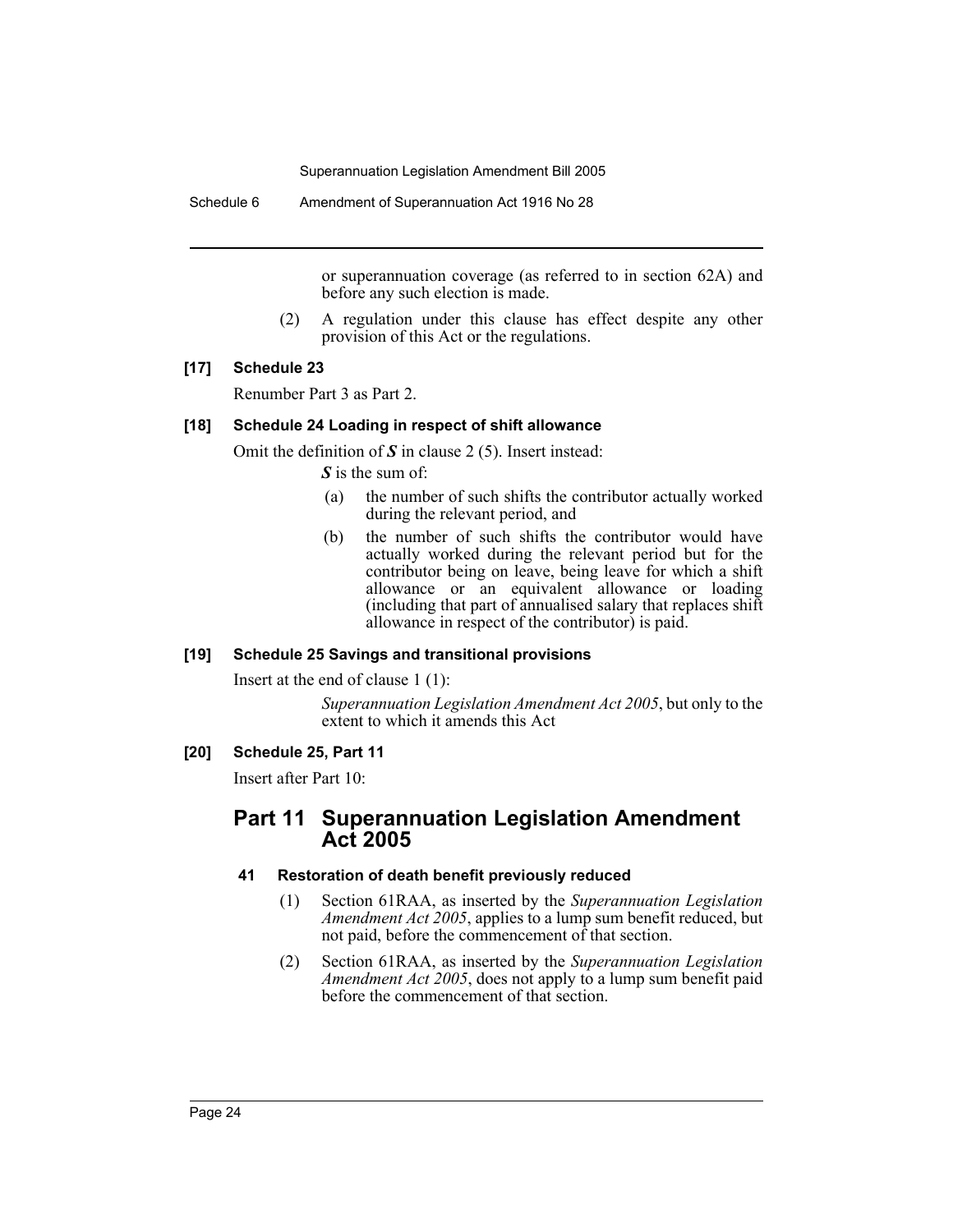Amendment of Superannuation Act 1916 No 28 Schedule 6

# **42 Validation**

Anything done or omitted to be done, on or after 1 March 1999, that would have been validly done or omitted had the amendment made to clause 2 (5) of Schedule 24 by Schedule 6 [18] to the *Superannuation Legislation Amendment Act 2005* been in force at the time that the thing was done or omitted, is validated.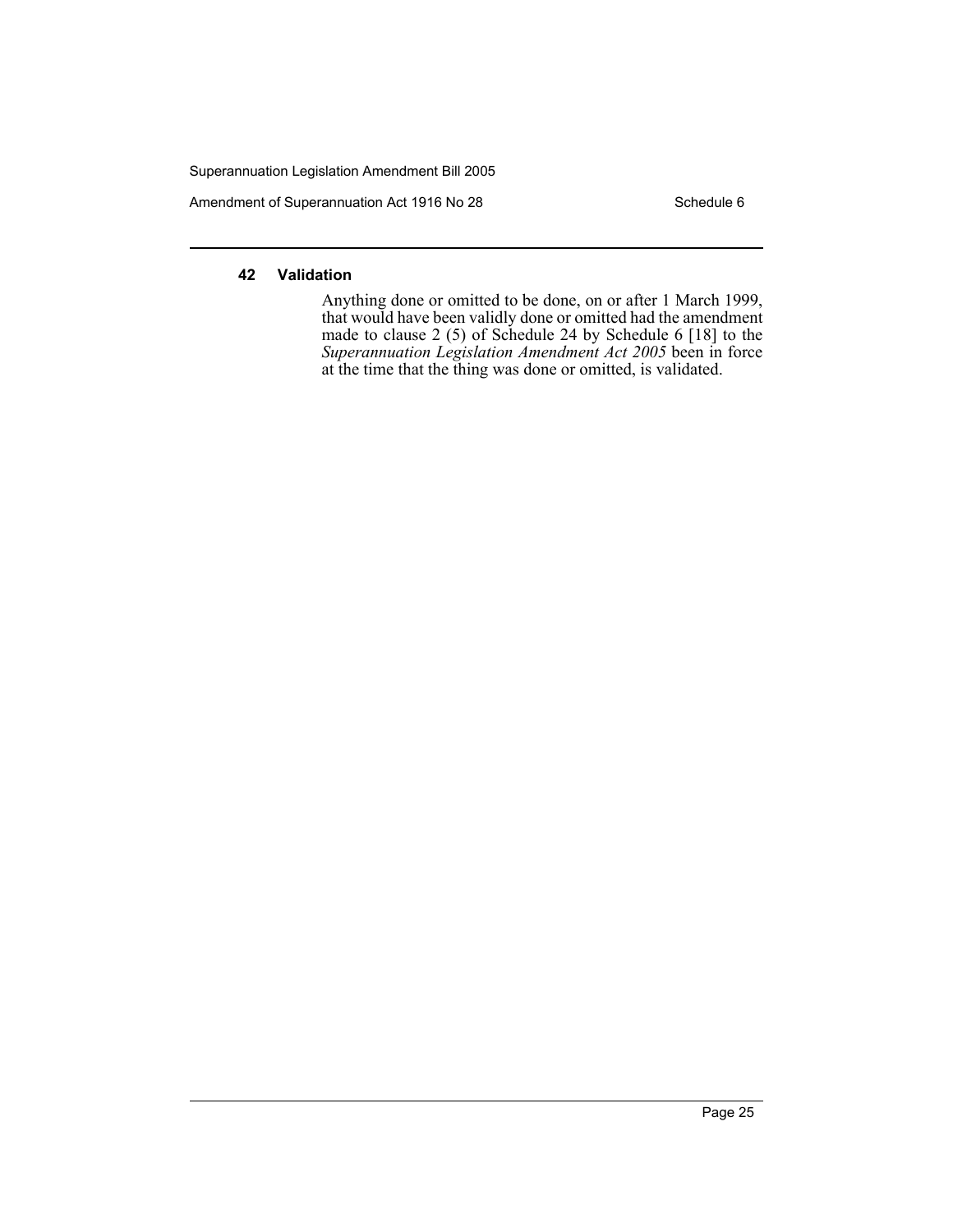Schedule 7 Amendment of Superannuation Administration Act 1996 No 39

# **Schedule 7 Amendment of Superannuation Administration Act 1996 No 39**

(Section 3)

#### **[1] Section 4 Definitions**

Insert in alphabetical order:

*FTC dispute function* means the principal function, referred to in section  $\hat{9}$  (1) (e), to determine disputes under the Acts under which the FTC schemes are established or constituted.

*FTC disputes committee* means a committee delegated the FTC dispute function under section 32.

*STC dispute function* means the principal function, referred to in section 50 (1) (e), to determine disputes under the Acts under which the STC schemes are established or constituted.

*STC disputes committee* means a committee delegated the STC dispute function under section 77.

#### **[2] Section 22 Determination of disputes**

Insert "or an FTC disputes committee" after "FTC" where secondly occurring in section 22 (1) and (2).

#### **[3] Section 22 (3)**

Insert ", an FTC disputes committee" after "FTC".

#### **[4] Section 22 (4)**

Omit "has". Insert instead "and an FTC disputes committee have".

#### **[5] Section 32 Delegation of functions**

Insert ", other than the FTC dispute function" after "section" in section 32 (3).

## **[6] Section 32 (3A)**

Insert after section 32 (3):

(3A) FTC may, in respect of a dispute, a class of disputes or all disputes under the Acts under which the FTC schemes are established or constituted, delegate the FTC dispute function to a committee that is comprised of or includes members of the FTC Board.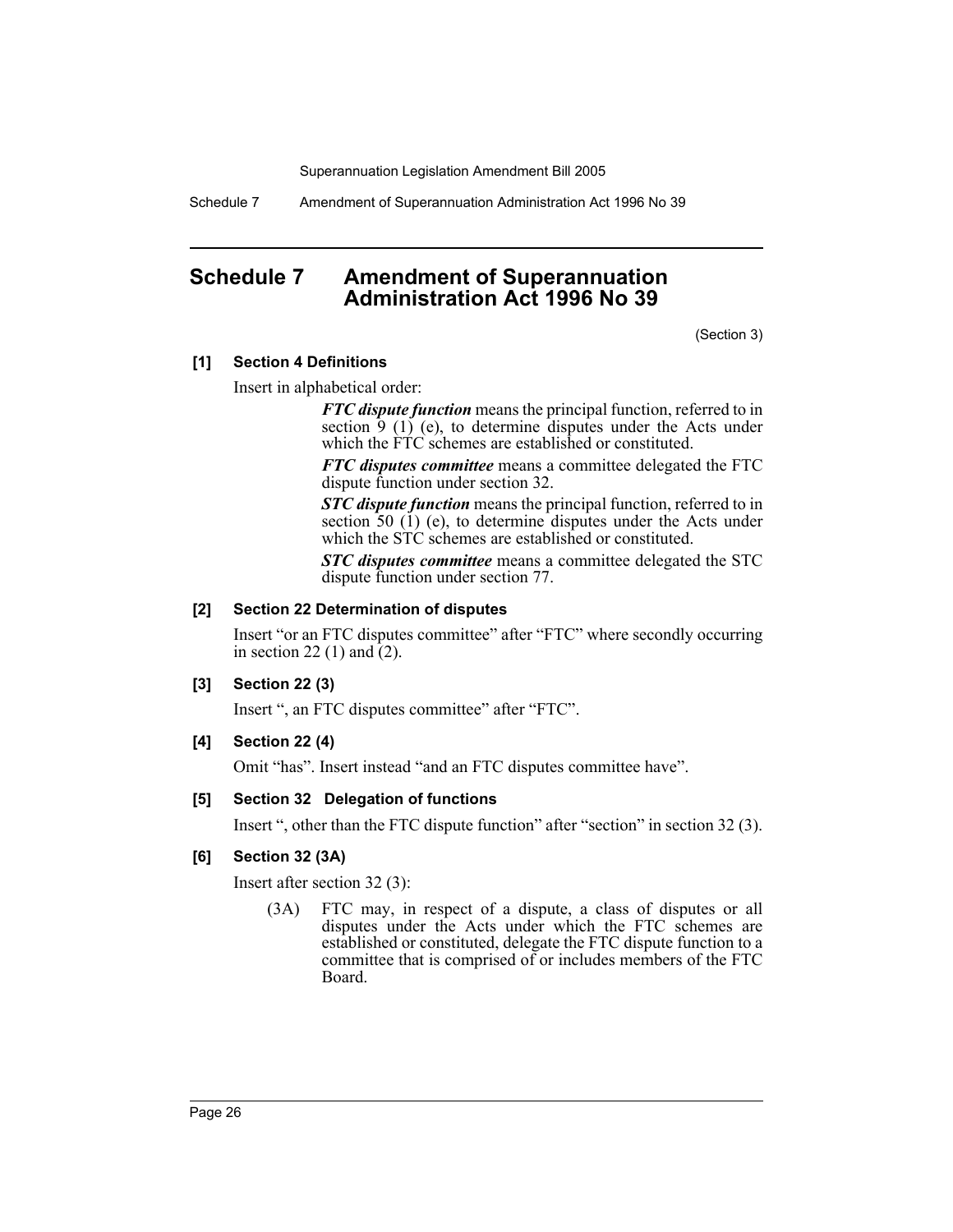Amendment of Superannuation Administration Act 1996 No 39 Schedule 7

# **[7] Section 35 Personal and other liability**

Insert ", an FTC disputes committee, a member of an FTC disputes committee" after "member of the Board" in section 35 (1) and (2) wherever occurring.

# **[8] Section 40 Appeals**

Insert "or an FTC disputes committee" after "FTC" in section 40 (1).

# **[9] Section 40 (2)**

Omit "of FTC".

# **[10] Section 40 (3)**

Insert "or the FTC disputes committee, as the case may be," after "FTC".

# **[11] Section 45 Proof of certain matters not required**

Insert at the end of section 45 (d):

, or

- (e) the delegation of the FTC dispute function to an FTC disputes committee, or
- (f) the appointment of, or the holding of office by, any member of an FTC disputes committee.

# **[12] Section 67 Determination of disputes**

Insert "or an STC disputes committee" after "by STC" where secondly occurring in section 67  $(1)$  and  $(2)$ .

# **[13] Section 67 (3)**

Insert ", an STC disputes committee" after "STC".

# **[14] Section 67 (4)**

Omit "has". Insert instead "and an STC disputes committee have".

# **[15] Section 67 (5)**

Insert after section 67 (4):

(5) This section does not apply to a dispute in respect of which an application may be made to the District Court under section 21 of the *Police Regulation (Superannuation) Act 1906*.

# **[16] Section 77 Delegation of functions**

Insert ", other than the STC dispute function" after "section" in section 77 (3).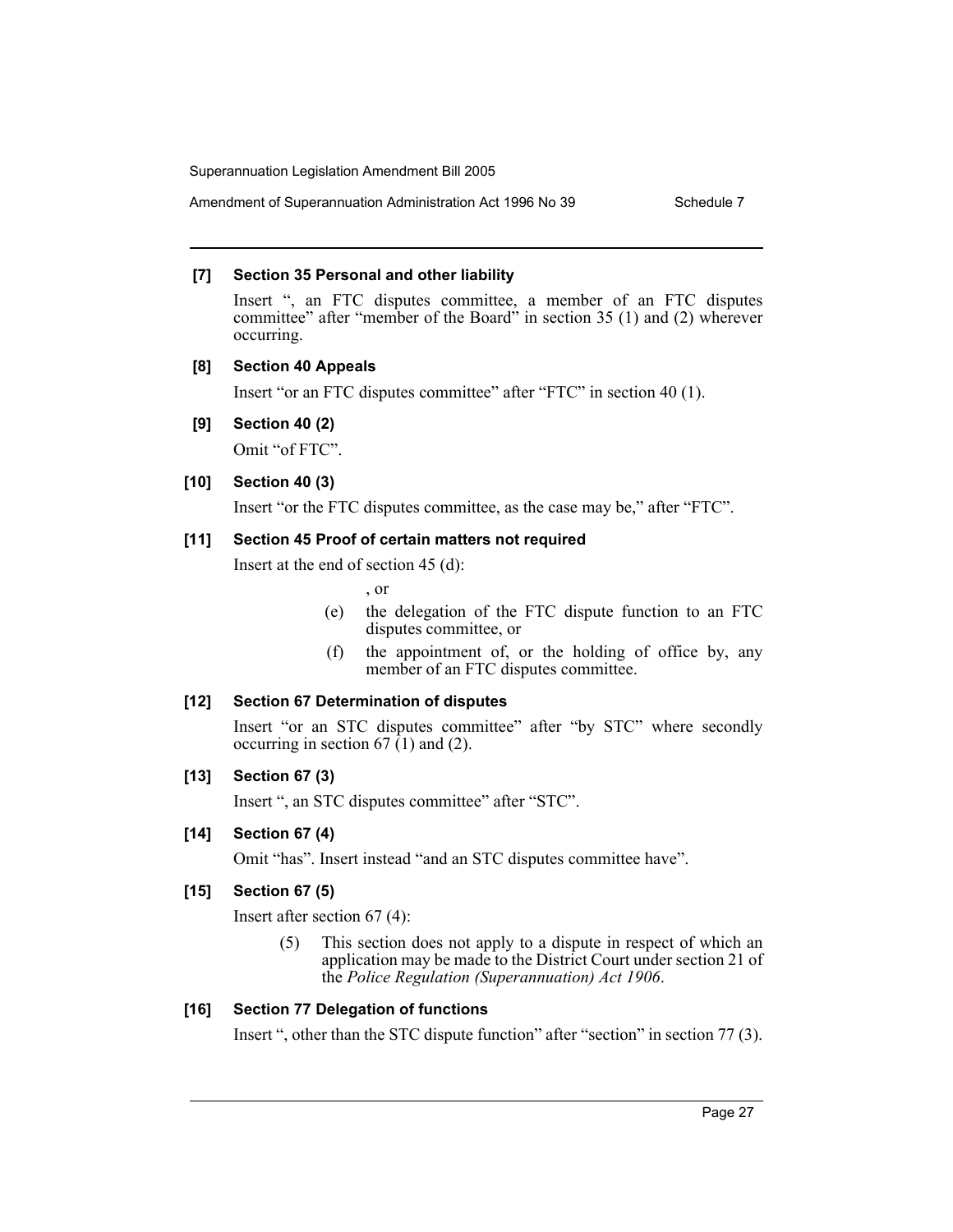Schedule 7 Amendment of Superannuation Administration Act 1996 No 39

## **[17] Section 77 (3A)**

Insert after section 77 (3):

(3A) STC may, in respect of a dispute, a class of disputes or all disputes under the Acts under which the STC schemes are established or constituted, delegate the STC dispute function to a committee that is comprised of or includes members of the STC Board.

## **[18] Section 80 Personal and other liability**

Insert ", an STC disputes committee, a member of an STC disputes committee" after "member of the Board" in section 80 (1) and (2) wherever occurring.

## **[19] Section 88 Appeals**

Insert "or an STC disputes committee" after "STC" in section 88 (1).

# **[20] Section 88 (2)**

Omit "of STC".

# **[21] Section 88 (3)**

Insert "or the STC disputes committee, as the case may be," after "STC".

#### **[22] Section 93 Proof of certain matters not required**

Insert at the end of section 93 (d):

, or

- (e) the delegation of the STC dispute function to an STC disputes committee, or
- (f) the appointment of, or the holding of office by, any member of an STC disputes committee.

# **[23] Section 96 Definitions**

Insert in alphabetical order:

*superannuation authority* means FTC or STC.

## **[24] Section 128A Mobility between public sector schemes and EISS and LGSS**

Insert at the end of section 128A (4) (f):

, and

(g) liability for payment of employer contributions, benefits, insurance premiums or other employer superannuation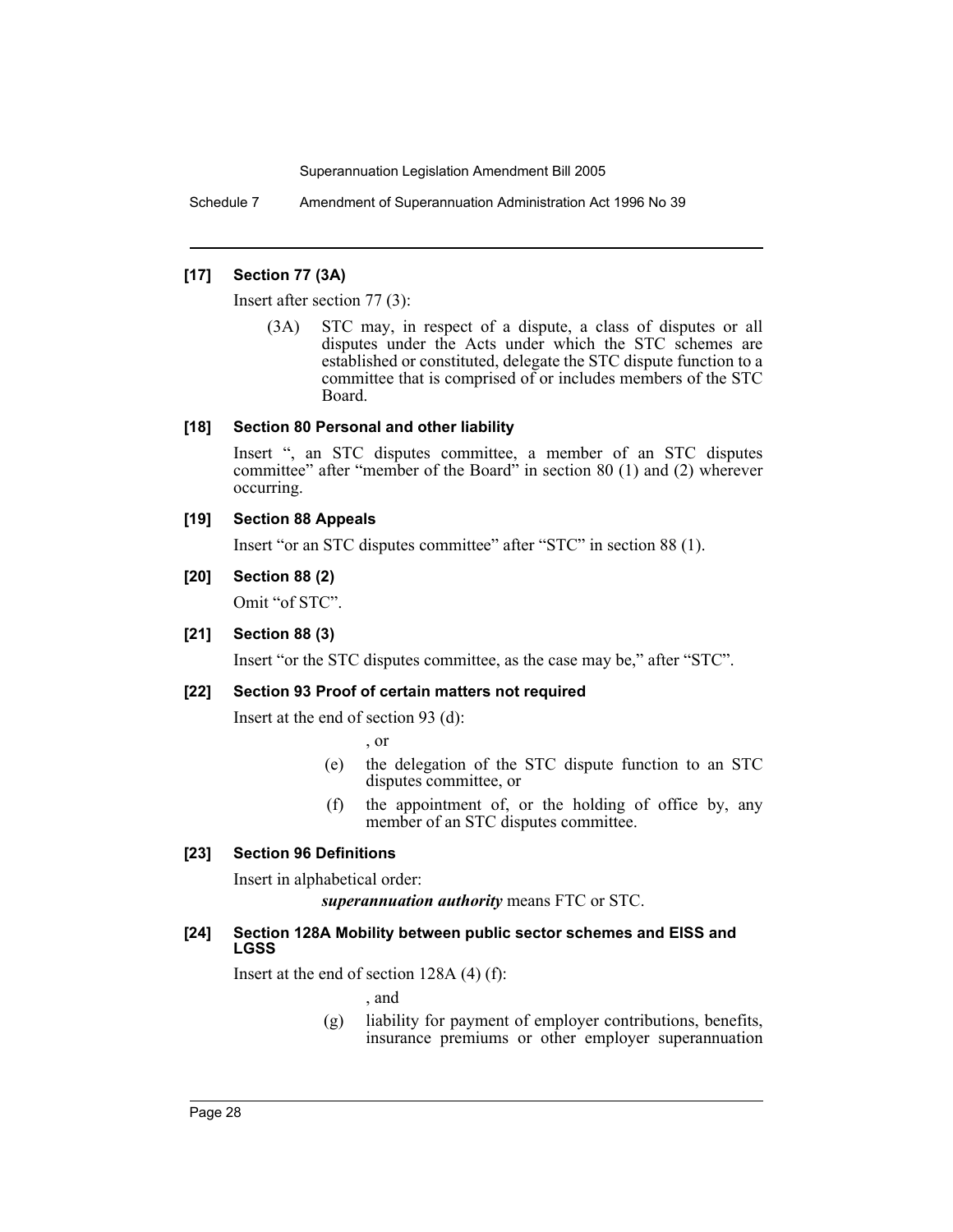Amendment of Superannuation Administration Act 1996 No 39 Schedule 7

liabilities payable during any period, or in respect of any period, during which a transfer option may be exercised (whether or not that option is exercised).

#### **[25] Section 128B Provisions consequent on extension of superannuation schemes to additional employees**

Insert at the end of section 128B (1) (f):

, and

(g) liability for payment of employer contributions, benefits, insurance premiums or other employer superannuation liabilities payable during any period, or in respect of any period, during which a transfer option may be exercised (whether or not that option is exercised).

# **[26] Schedule 3 Savings and transitional provisions**

Insert at the end of clause 1 (1):

*Superannuation Legislation Amendment Act 2005*, but only to the extent to which it amends this Act

# **[27] Schedule 3, Part 3**

Insert after Part 2:

# **Part 3 Provisions consequent on the enactment of the Superannuation Legislation Amendment Act 2005**

# **25 Definition**

In this Part:

*the 2005 Act* means the *Superannuation Legislation Amendment Act 2005*.

# **26 Delegations**

- (1) The amendments made by the 2005 Act to sections 4, 22, 32, 35, 40, 67, 77, 80 and 88 apply to a dispute that occurred but has not been determined before the commencement of those amendments.
- (2) The amendments made by the 2005 Act to those sections do not apply to a dispute determined before the commencement of those amendments.